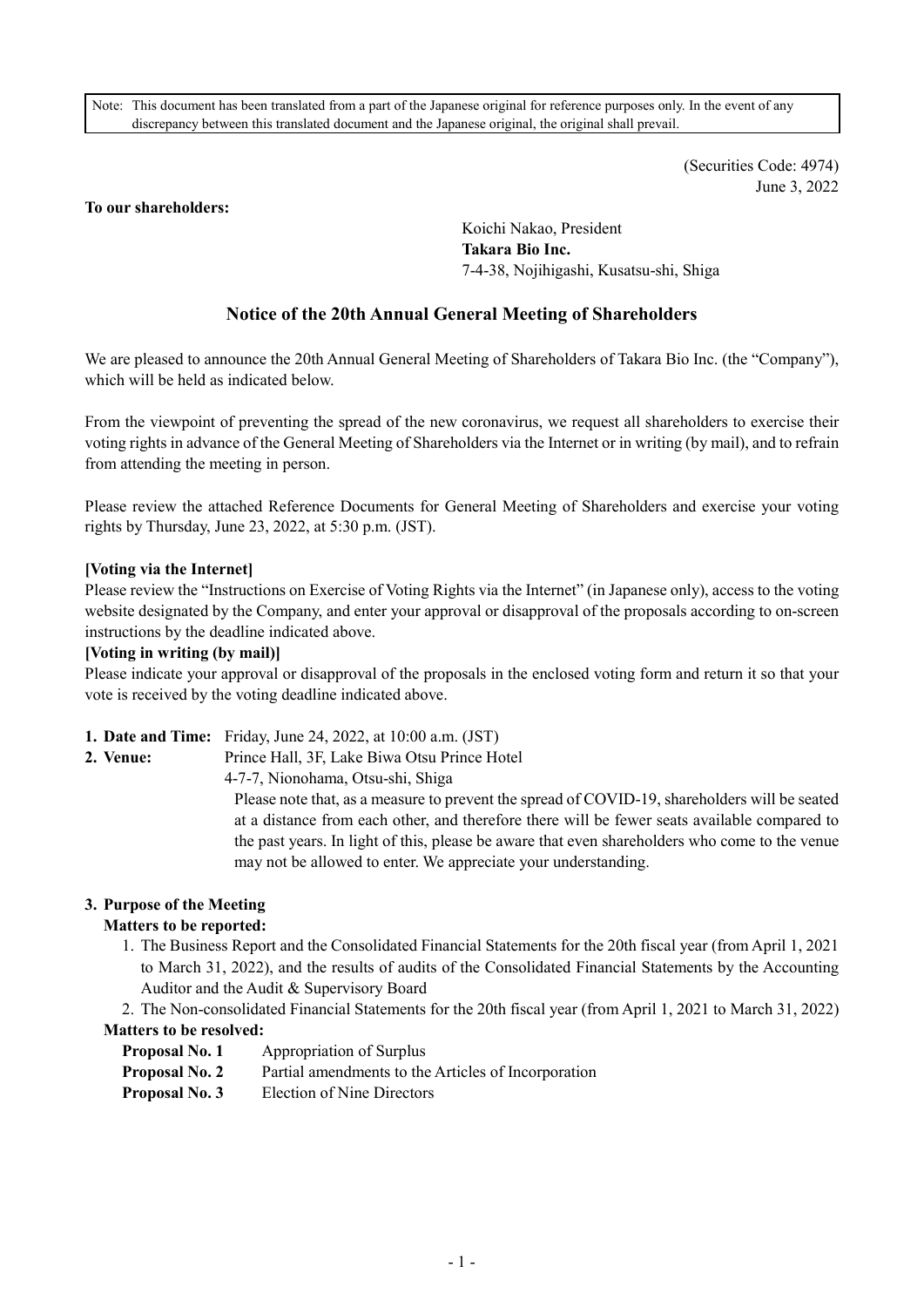- There is concern about the risk of infection with the novel coronavirus. Shareholders who intend to attend this general meeting of shareholders in person are kindly requested to pay close attention to their physical condition until the day of the meeting and take care to ensure that they do not overextend themselves.
- We ask that elderly shareholders or those with underlying medical conditions, who are considered to be highly susceptible to infection, or those who are not in good health would make a careful decision to avoid the risk of infection as a matter of priority.
- At the venue of this General Meeting of Shareholders, we will take measures to prevent infection of COVID-19, such as wearing a mask and disinfecting with alcohol. We would appreciate it if you could cooperate with us in this regard.
- In order to avoid risk of infection, there will be no gifts provided at the meeting this year. We appreciate your understanding.
- We will make no area to introduce our business activities, which is held every year in order to gain a deeper understanding of the Company, from the viewpoint of avoiding the risk of the infection.
- There will also be no drinks provided at the meeting this year.
- If you attend the meeting in person, please present the enclosed voting form at the venue's reception. The reception desk is scheduled to open at 9:00 a.m.
- Please note that anyone other than a shareholder who is entitled to exercise voting rights (e.g., non-shareholding proxy, person accompanying the shareholder) will not be allowed inside the venue.
- Of the documents that should be attached to the notice, the following documents are posted on the Company's website (https://ir.takara-bio.co.jp/ja/stock/meeting.html), pursuant to laws and regulations and the provisions in Article 14 of the Company's Articles of Incorporation, and are not attached to the notice.
	- 1. Business Report:
	- Overview of Systems to Ensure Properness of Operations and Outline of Management of Such Systems
	- 2. Consolidated Financial Statements:
	- Consolidated Statement of Changes in Equity and Notes to the Consolidated Financial Statements
	- 3. Non-consolidated Financial Statements:

Statement of Changes in Equity and Notes to the Non-consolidated Financial Statements

Consequently, the documents attached to the notice are part of the Consolidated Financial Statements and the Non-consolidated Financial Statements that were audited by the Accounting Auditor in preparing the financial audit report and part of the Business Report, the Consolidated Financial Statements and the Non-consolidated Financial Statements that were audited by the Audit & Supervisory Board Members in preparing the audit report.

- If any revision is made to the Reference Documents for General Meeting of Shareholders, the Business Report, the Consolidated Financial Statements and the Non-consolidated Financial Statements, the Company will post such revision on the Company's website (https://ir.takara-bio.co.jp/ja/stock/meeting.html).
- The Company participates in "electronic voting platforms" for institutional investors operated by ICJ, Inc.
- To ensure that information is furnished in a timely manner, the content of this Notice was disclosed on the Company's website (https://ir.takara-bio.co.jp/ja/stock/meeting.html) before it was sent out.
- If there are any major changes in the way the General Meeting of Shareholders is held due to future developments regarding infections with the novel coronavirus, we will post an announcement on the Company's website (https://www.takara-bio.co.jp).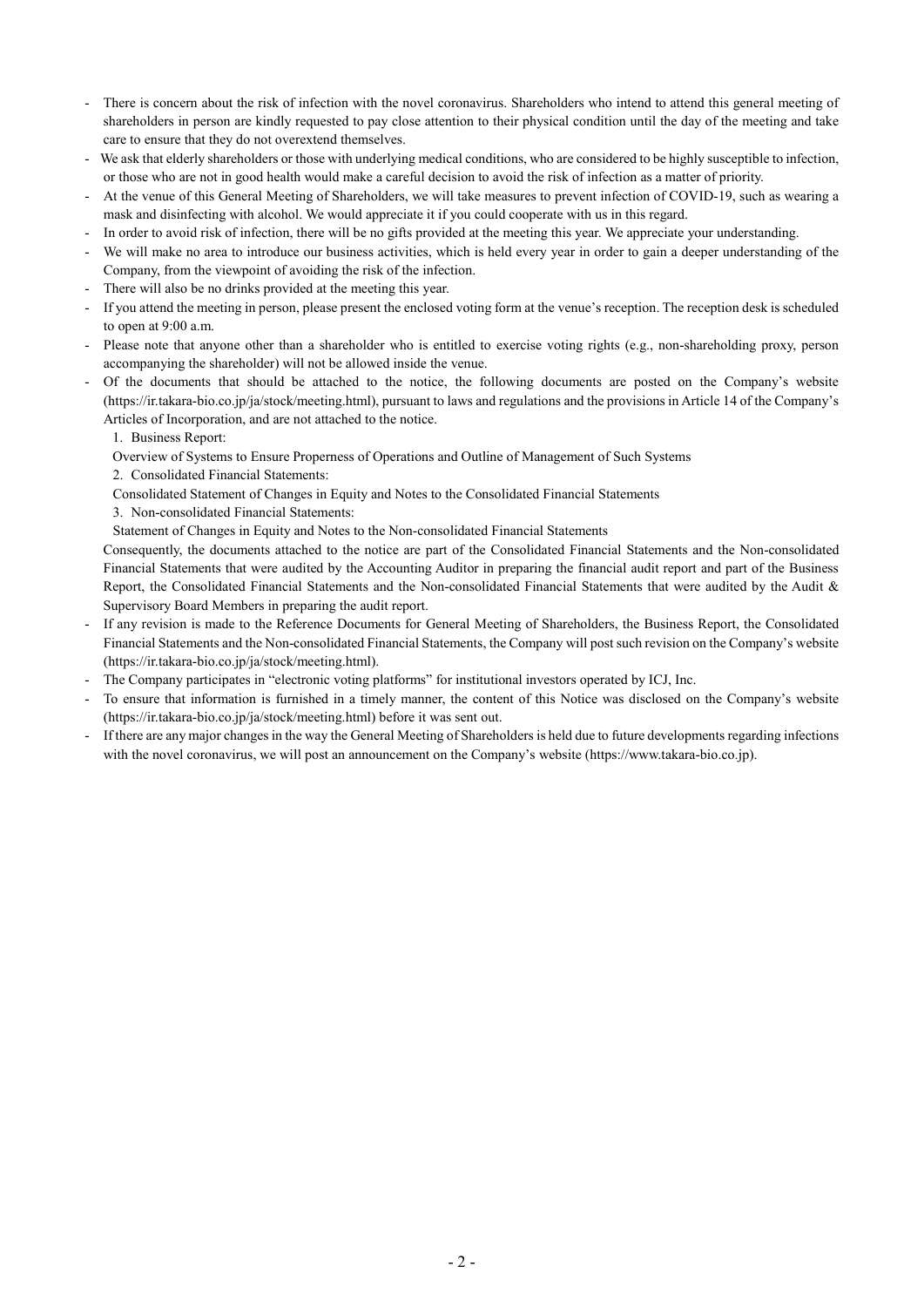## **Reference Documents for General Meeting of Shareholders**

## **Proposals and Reference Information**

## **Proposal No. 1 Appropriation of Surplus**

The Company views profit returns to shareholders as one of its important management issues, and as a basic policy, returns are provided after comprehensive consideration of a range of factors that include business performance, financial position, and enhancement of internal reserve for aggressive research and development activities in Bioindustry and Gene Therapy businesses. Specifically, the Company intends to distribute dividends of surplus at around 20% of its estimated profit calculated without taking into account the extraordinary income or loss in the Consolidated Financial Statements. In accordance with this policy, the Company proposes to pay a year-end dividend for the fiscal year of ¥33.00 per share for the current fiscal year, which is ¥17.00 higher than for the previous year as follows:

## **Year-end dividends**

- (1) Type of dividend property Cash
- (2) Allotment of dividend property to shareholders and their aggregate amount ¥33.00 per common share of the Company Total payment: ¥3,973,714,800
- (3) Effective date of dividends of surplus June 27, 2022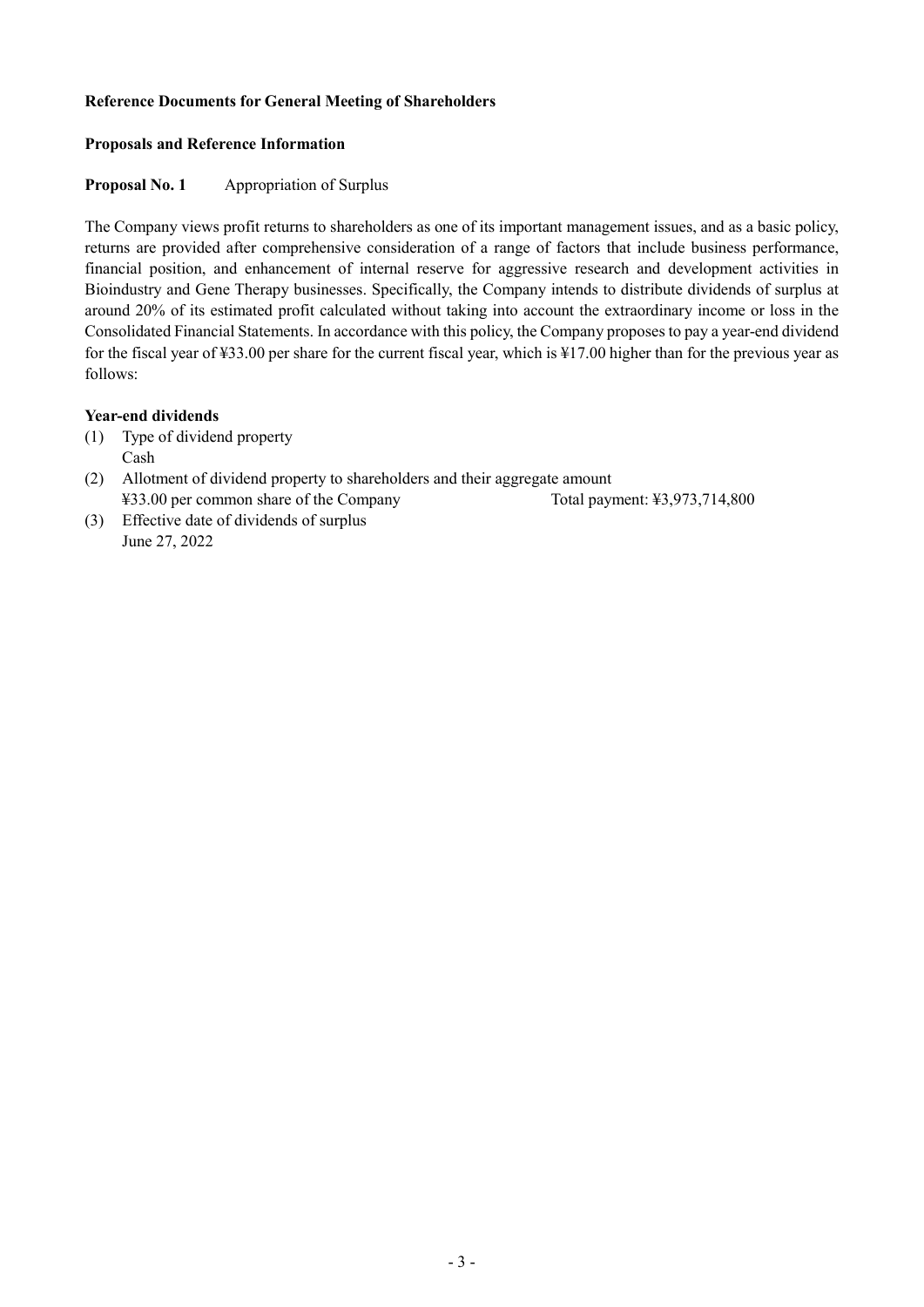# **Proposal No. 2** Partial amendments to the Articles of Incorporation

1. Reason for change

Since the revised regulations stipulated in the proviso of Article 1 of the Supplementary Provision of the "Act Partially Revising the Companies Act" (Act No. 70 of 2019) will come into effect on September 1, 2022, and the introduction of the electronic provision system of reference documents for the General Meeting of Shareholders will be introduced, we will implement the necessary changes as follows, and supplementary provisions regarding the effective date, etc. are also added.

- (1) We will establish a new provision to take measures for electronic provision of information contained in reference documents, etc. for the General Meeting of Shareholders. <Article 14, paragraph 1 in "Proposed amendments">
- (2) Among the matters for which electronic provision measures will be taken, a new provision will be established to allow the scope of matters to be included in the document to be delivered to shareholders who have requested delivery to be limited in accordance with the provisions of the applicable Ordinance of the Ministry of Justice. <Article 14, paragraph 2 in "Proposed amendments">
- (3) With the introduction of the system of electronic provision of reference documents for the General Meeting of Shareholders, the provisions on Internet disclosure and deemed provision of reference documents for the General Meeting of Shareholders, etc. will be deleted as they are no longer necessary. <Article 14 of the current Articles of Incorporation>
- (4) Accompanying the aforementioned establishment and deletion of provisions, supplementary provisions regarding the effective date, etc. will be established. <Article 1 of the Supplementary Provisions in "Proposed amendments">

# 2. Changes to be made

A comparison of the current Articles of Incorporation and the proposed amendments is as follows.

|                                                                | (The underlined parts are changes)                                                                                                                                                                                                                                                                                                                                                                                                                                                                                                                                                                                                                                                                                                             |
|----------------------------------------------------------------|------------------------------------------------------------------------------------------------------------------------------------------------------------------------------------------------------------------------------------------------------------------------------------------------------------------------------------------------------------------------------------------------------------------------------------------------------------------------------------------------------------------------------------------------------------------------------------------------------------------------------------------------------------------------------------------------------------------------------------------------|
| Current Articles of Incorporation                              | Proposed amendments                                                                                                                                                                                                                                                                                                                                                                                                                                                                                                                                                                                                                                                                                                                            |
| (Internet Disclosure and Deemed Provision of Reference         | (Deletion)                                                                                                                                                                                                                                                                                                                                                                                                                                                                                                                                                                                                                                                                                                                                     |
| Documents for the General Meeting of Shareholders, Etc.)       |                                                                                                                                                                                                                                                                                                                                                                                                                                                                                                                                                                                                                                                                                                                                                |
| Article 14                                                     |                                                                                                                                                                                                                                                                                                                                                                                                                                                                                                                                                                                                                                                                                                                                                |
| When the Company convenes a general meeting of                 |                                                                                                                                                                                                                                                                                                                                                                                                                                                                                                                                                                                                                                                                                                                                                |
| shareholders, if it discloses information that is to be stated |                                                                                                                                                                                                                                                                                                                                                                                                                                                                                                                                                                                                                                                                                                                                                |
| or presented in the reference documents for the general        |                                                                                                                                                                                                                                                                                                                                                                                                                                                                                                                                                                                                                                                                                                                                                |
| meeting of shareholders, business report, financial            |                                                                                                                                                                                                                                                                                                                                                                                                                                                                                                                                                                                                                                                                                                                                                |
| statements and consolidated financial statements through       |                                                                                                                                                                                                                                                                                                                                                                                                                                                                                                                                                                                                                                                                                                                                                |
| the internet in accordance with the provisions prescribed by   |                                                                                                                                                                                                                                                                                                                                                                                                                                                                                                                                                                                                                                                                                                                                                |
| the Ministry of Justice Order, it may be deemed that the       |                                                                                                                                                                                                                                                                                                                                                                                                                                                                                                                                                                                                                                                                                                                                                |
| Company has provided this information to shareholders.         |                                                                                                                                                                                                                                                                                                                                                                                                                                                                                                                                                                                                                                                                                                                                                |
| (Newly established)                                            | (Measures, etc. for Providing Information in Electronic Format)<br>Article 14<br>When the Company convenes a general meeting of<br>shareholders, it shall take measures for providing<br>information that constitutes the content of reference<br>documents for the general meeting of shareholders, etc. in<br>electronic format.<br>Among items for which the measures for providing<br>$\mathcal{D}$<br>information in electronic format will be taken, the<br>Company may exclude all or some of those items<br>designated by the Ministry of Justice Order from<br>statements in the paper-based documents to be delivered to<br>shareholders who requested the delivery of paper-based<br>documents by the record date of voting rights. |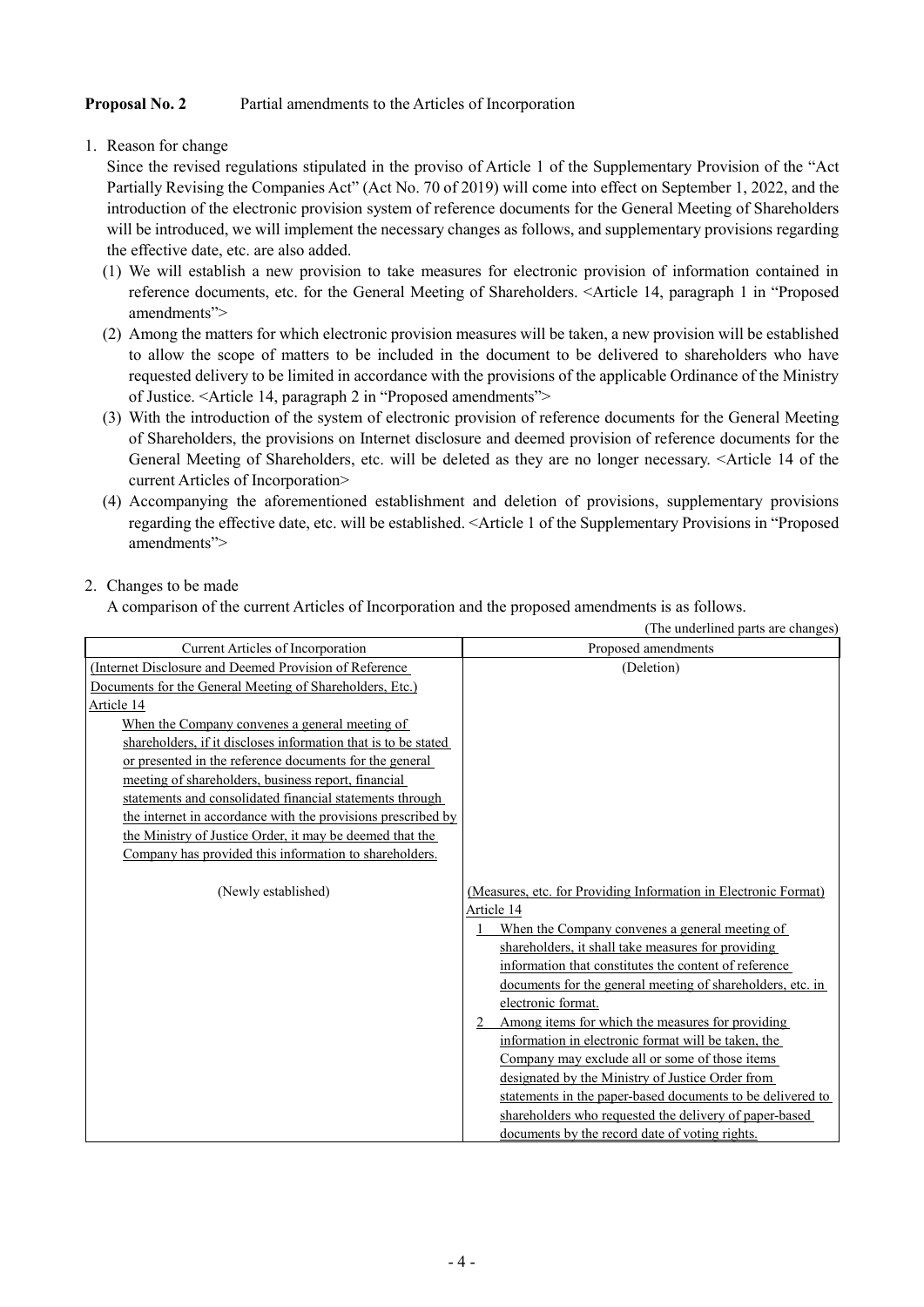| Current Articles of Incorporation | Proposed amendments                                        |
|-----------------------------------|------------------------------------------------------------|
| (Newly established)               | <b>Supplementary Provisions</b>                            |
|                                   | Article 1                                                  |
|                                   | The amendment to the Articles of Incorporation pertaining  |
|                                   | to Article 14 shall be effective from September 1, 2022,   |
|                                   | which is the date of enforcement of the revised provisions |
|                                   | provided for in the proviso to Article 1 of the            |
|                                   | Supplementary Provisions of the Act Partially Amending     |
|                                   | the Companies Act (Act No. 70 of 2019) (hereinafter        |
|                                   | referred to as the "Date of Enforcement").                 |
|                                   | Notwithstanding the provision(s) of the preceding          |
|                                   | paragraph, Article 14 of the Articles of Incorporation     |
|                                   | (Internet Disclosure and Deemed Provision of Reference)    |
|                                   | Documents for the General Meeting of Shareholders, Etc.)   |
|                                   | shall remain effective regarding any general meeting of    |
|                                   | shareholders held on a date within six months from the     |
|                                   | Date of Enforcement.                                       |
|                                   | These Supplementary Provisions shall be deleted on the     |
|                                   | date when six months have elapsed from the Date of         |
|                                   | Enforcement or three months have elapsed from the date of  |
|                                   | the general meeting of shareholders in the preceding       |
|                                   | paragraph, whichever is later.                             |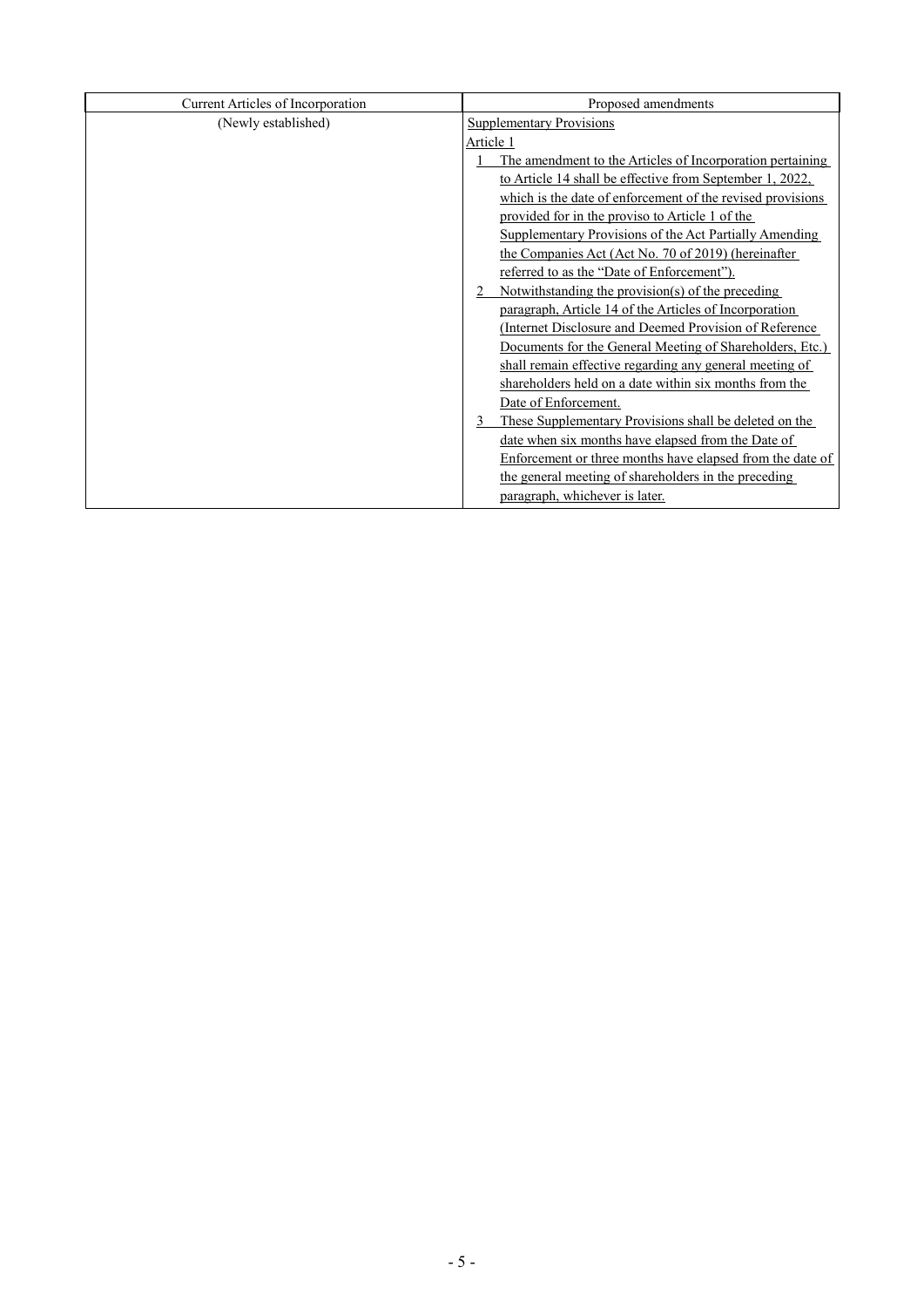# **Proposal No. 3** Election of Nine Directors

At the conclusion of this meeting, the terms of office of all nine Directors will expire. In that regard, the Company proposes the election of nine Directors (three of whom are external Directors). This proposal was decided by the Board of Directors based on the advice and recommendations of the Nomination and Compensation Committee.

The candidates for Director are as follows:

| Candidate<br>No. | Name<br>(Date of birth)                                                                                    | Career summary, position and responsibility in the Company,<br>and significant concurrent positions outside the Company |                                                                                                                                                                                                                                                                                                                                                                                                                                            | Number of the<br>Company's shares<br>owned |
|------------------|------------------------------------------------------------------------------------------------------------|-------------------------------------------------------------------------------------------------------------------------|--------------------------------------------------------------------------------------------------------------------------------------------------------------------------------------------------------------------------------------------------------------------------------------------------------------------------------------------------------------------------------------------------------------------------------------------|--------------------------------------------|
|                  | Koichi Nakao<br>June 16, 1962<br>[Reelection]                                                              | Apr. 1985<br>Apr. 2002<br>June 2003<br>June 2004<br>Apr. 2006<br>June 2007<br><b>June 2008</b><br><b>May 2009</b>       | Joined Takara Shuzo Co., Ltd. (currently Takara<br>Holdings Inc.)<br>Director of the Company<br>Managing Director and Executive Officer<br>Senior Managing Director and Executive<br>Officer<br>Senior Managing Director, Executive Officer,<br>and COO<br>Representative Director, Vice President,<br>Executive Officer, and COO<br>Representative Director, Vice President, and<br>COO<br>Representative Director and President (current |                                            |
|                  | Relationship of special interest<br>in the Company<br>None<br>Attendance at Board of<br>Directors meetings | June 2009<br>June 2015                                                                                                  | position)<br>Takara Bio USA Holdings Inc. Director,<br>President (current position)<br>Director of Takara Holdings Inc. (current<br>position)<br>President and Executive Officer (current                                                                                                                                                                                                                                                  | 70,300 shares                              |
| 1                | 12/12 (100%)                                                                                               | Apr. 2020<br>Apr. 2021<br>Association of Biologics                                                                      | position)<br>CEO (current position)<br>Representative Director of Manufacturing<br>Technology Association of Biologics (current<br>position)<br>Significant concurrent positions outside the Company<br>Takara Bio USA Holdings Inc. Director, President<br>Director of Takara Holdings Inc.<br>Representative Director of Manufacturing Technology                                                                                        |                                            |
|                  | Reasons for nomination as candidate for Director, etc.                                                     |                                                                                                                         | - Mr. Nakao has displayed leadership as Representative Director of the Company and meets the criteria for                                                                                                                                                                                                                                                                                                                                  |                                            |

candidates for Director established by the Company. Therefore, the Company nominated him as a candidate to continue serving as a Director.

・ - Mr. Nakao is currently a business executive (Director, President) of Takara Bio USA Holdings Inc., which is a subsidiary of the Company's parent company Takara Holdings Inc. as well as a subsidiary of the Company, and has also been a business executive (Director, President) of the company for the past ten years.

・ - Within the past ten years, Mr. Nakao has served as a business executive (Chairman) of Takara Biotechnology (Dalian) Co., Ltd., Takara Biomedical Technology (Beijing) Co., Ltd., and Takara Korea Biomedical Inc., which are subsidiaries of the Company's parent company Takara Holdings Inc. as well as subsidiaries of the Company. Directors and officers liability insurance policy

The Company has entered into a directors and officers liability insurance policy with an insurance company as stipulated in Article 430-3, paragraph 1 of the Companies Act, which covers damages and litigation expenses incurred by the insured due to claims for damages arising from the insured's actions as a director or officer. In addition, when the policy is renewed, the Company plans to renew the policy with the same terms. If his reappointment is approved, he will be included as an insured under the policy.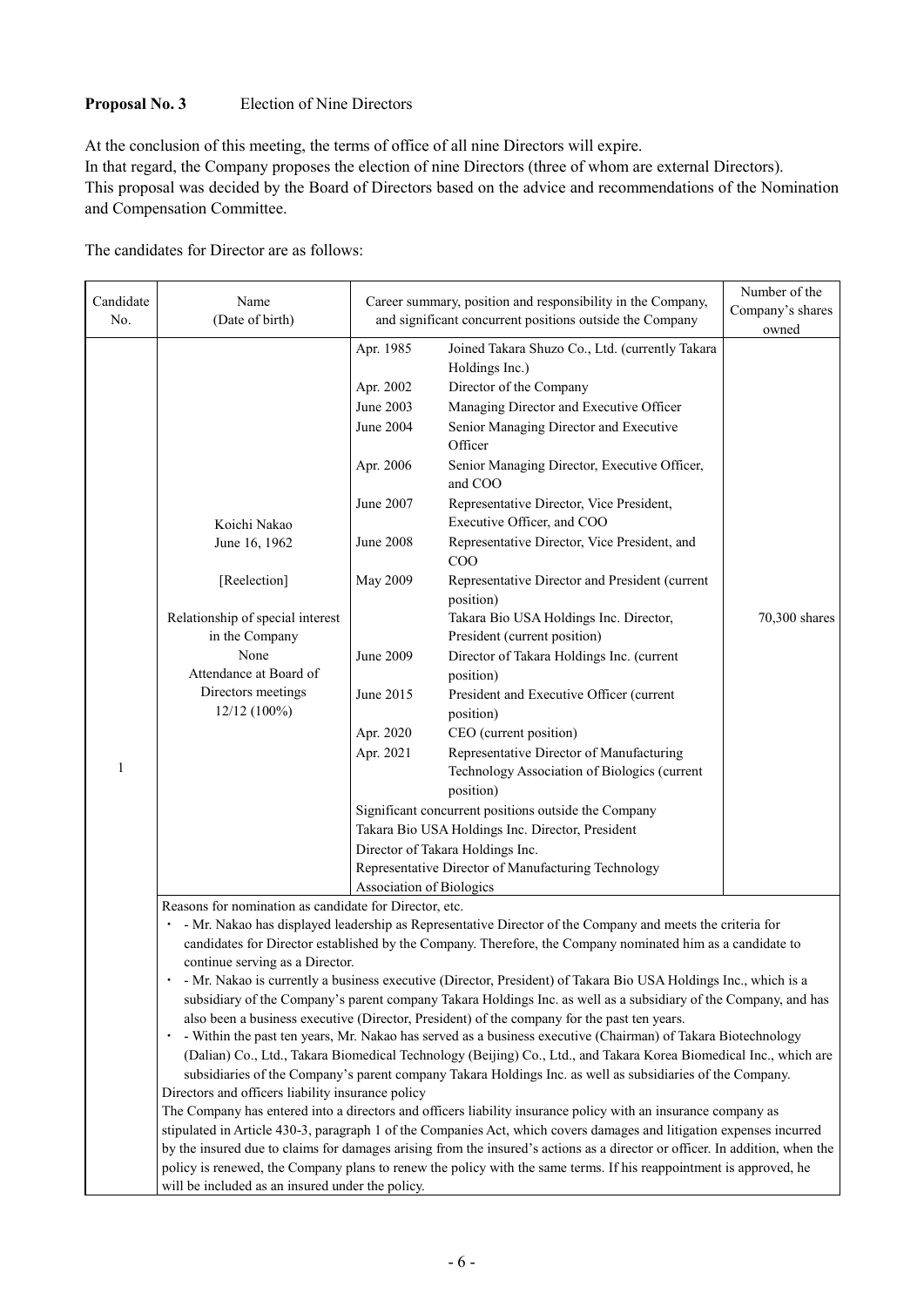| Candidate<br>No. | Name<br>(Date of birth)                                                                                                                                                                                                                                                                                                                                                                                                                                                                                                                                                                                                                                                                                                                                                                                                                                                                                                                                                                                                                                                                                                                                                                                                                                                                                                                                                                                                                              | Career summary, position and responsibility in the Company,<br>and significant concurrent positions outside the Company                                           |                                                                                                                                                                                                                                                                                                                                                                                                                                                                                                                                                                                                                                                                                                                                              | Number of the<br>Company's shares<br>owned |
|------------------|------------------------------------------------------------------------------------------------------------------------------------------------------------------------------------------------------------------------------------------------------------------------------------------------------------------------------------------------------------------------------------------------------------------------------------------------------------------------------------------------------------------------------------------------------------------------------------------------------------------------------------------------------------------------------------------------------------------------------------------------------------------------------------------------------------------------------------------------------------------------------------------------------------------------------------------------------------------------------------------------------------------------------------------------------------------------------------------------------------------------------------------------------------------------------------------------------------------------------------------------------------------------------------------------------------------------------------------------------------------------------------------------------------------------------------------------------|-------------------------------------------------------------------------------------------------------------------------------------------------------------------|----------------------------------------------------------------------------------------------------------------------------------------------------------------------------------------------------------------------------------------------------------------------------------------------------------------------------------------------------------------------------------------------------------------------------------------------------------------------------------------------------------------------------------------------------------------------------------------------------------------------------------------------------------------------------------------------------------------------------------------------|--------------------------------------------|
| $\overline{c}$   | Junichi Mineno<br>August 13, 1960<br>[Reelection]<br>Relationship of special interest<br>in the Company<br>None<br>Attendance at Board of<br>Directors meetings<br>12/12 (100%)                                                                                                                                                                                                                                                                                                                                                                                                                                                                                                                                                                                                                                                                                                                                                                                                                                                                                                                                                                                                                                                                                                                                                                                                                                                                      | Apr. 1984<br>Apr. 2004<br>June 2009<br>Apr. 2011<br>June 2012<br>June 2014<br>June 2015<br><b>July 2016</b><br>June 2019<br>Apr. 2020<br>Apr. 2022<br>Department. | Joined Takara Shuzo Co., Ltd. (currently Takara<br>Holdings Inc.)<br>General Manager of Center for Cell and Gene<br>Therapy Facility of the Company<br>Deputy General Manager of Gene Therapy<br>Business Unit and General Manager of Center<br>for Cell and Gene Therapy Facility<br><b>Executive Officer</b><br>Senior Executive Officer<br>Managing Director<br>Managing Director and Senior Executive<br>Officer<br>Co-Representative Director and Vice Chairman<br>of Takara Korea Biomedical Inc.<br>Director (current position) and Senior<br>Managing Executive Officer<br>COO<br>Vice President Executive Officer (current<br>position)<br>Current responsibility in the Company<br>In charge of CDM Business and the CDM Promotion | 14,400 shares                              |
|                  | Reasons for nomination as candidate for Director, etc.<br>· - Mr. Mineno has engaged in R&D of new technologies and new projects, genetic analysis-related business and<br>businesses related to products and services for clinical research on cell and gene therapies. He possesses a track<br>record of establishing its GMP production framework in the gene therapy business, and meets the criteria for<br>candidates for Director established by the Company. Therefore, the Company nominated him as a candidate to<br>continue serving as a Director.<br>· - Mr. Mineno has been an executive officer (Co-Representative Director and Vice Chairman) of Takara Korea<br>Biomedical Inc., a subsidiary of the Company's parent company Takara Holdings Corporation, as well as a<br>subsidiary of the Company, for the past 10 years.<br>Directors and officers liability insurance policy<br>The Company has entered into a directors and officers liability insurance policy with an insurance company as<br>stipulated in Article 430-3, paragraph 1 of the Companies Act, which covers damages and litigation expenses incurred<br>by the insured due to claims for damages arising from the insured's actions as a director or officer. In addition, when the<br>policy is renewed, the Company plans to renew the policy with the same terms. If his reappointment is approved, he<br>will be included as an insured under the policy. |                                                                                                                                                                   |                                                                                                                                                                                                                                                                                                                                                                                                                                                                                                                                                                                                                                                                                                                                              |                                            |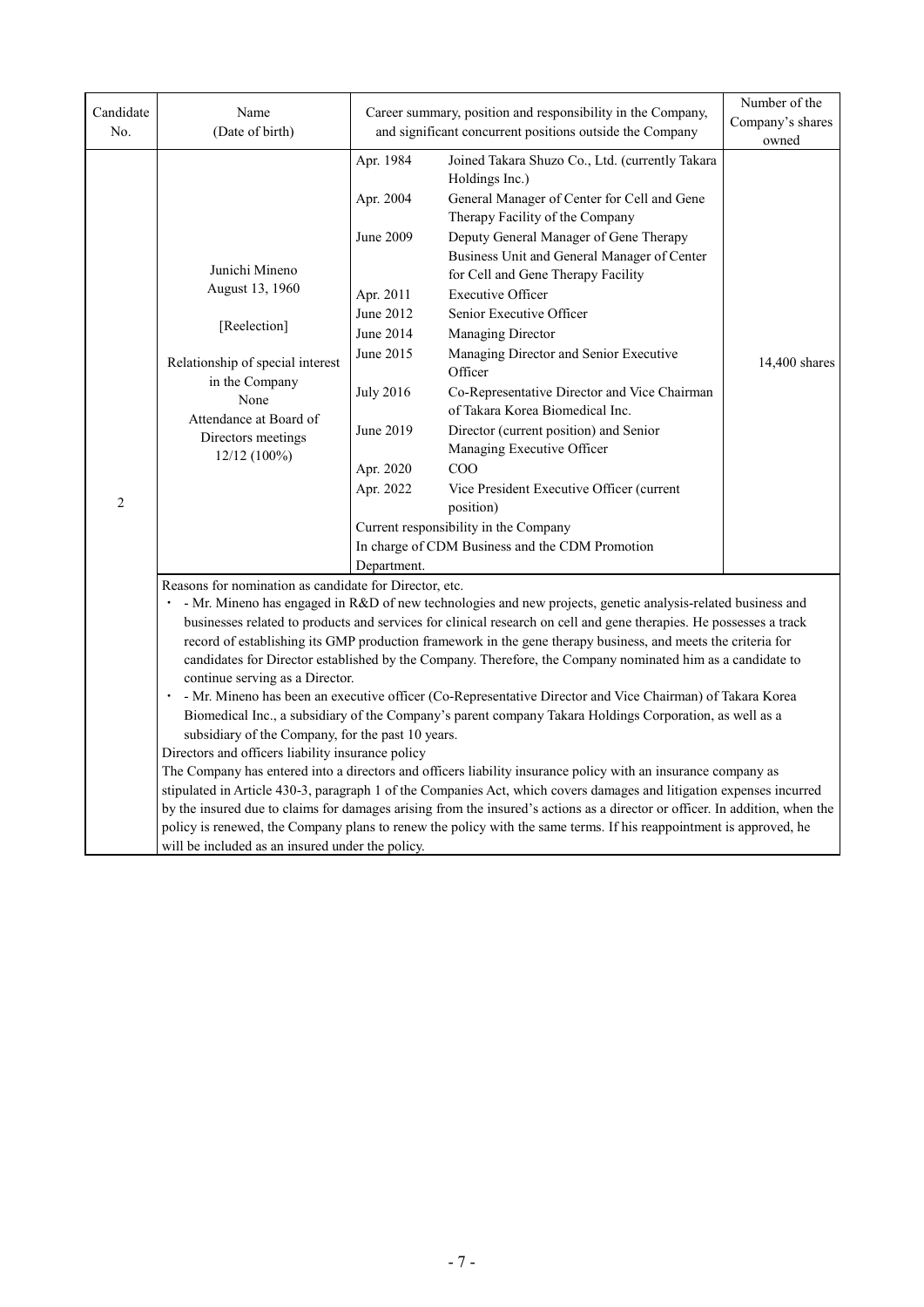| Candidate<br>No. | Name<br>(Date of birth)                                                                                                                                                                                                                                                                                                                                                                                                                                                                                                                                                                                                                                                                                                                                                                                                                                                                                                                                                                                                                                                                               | Career summary, position and responsibility in the Company,<br>and significant concurrent positions outside the Company                                      |                                                                                                                                                                                                                                                                                                                                                                                                                                                                                                                                                                                                                                                                      | Number of the<br>Company's shares<br>owned |  |
|------------------|-------------------------------------------------------------------------------------------------------------------------------------------------------------------------------------------------------------------------------------------------------------------------------------------------------------------------------------------------------------------------------------------------------------------------------------------------------------------------------------------------------------------------------------------------------------------------------------------------------------------------------------------------------------------------------------------------------------------------------------------------------------------------------------------------------------------------------------------------------------------------------------------------------------------------------------------------------------------------------------------------------------------------------------------------------------------------------------------------------|--------------------------------------------------------------------------------------------------------------------------------------------------------------|----------------------------------------------------------------------------------------------------------------------------------------------------------------------------------------------------------------------------------------------------------------------------------------------------------------------------------------------------------------------------------------------------------------------------------------------------------------------------------------------------------------------------------------------------------------------------------------------------------------------------------------------------------------------|--------------------------------------------|--|
| $\mathfrak{Z}$   | Yoh Hamaoka<br>October 9, 1962<br>[Reelection]<br>Relationship of special interest<br>in the Company<br>None<br>Attendance at Board of<br>Directors meetings<br>10/10 (100%)<br>(After assuming office on June<br>24, 2021)                                                                                                                                                                                                                                                                                                                                                                                                                                                                                                                                                                                                                                                                                                                                                                                                                                                                           | Apr. 1987<br>Feb. 2000<br>Apr. 2004<br>June 2009<br>Apr. 2017<br>June 2018<br>Apr. 2019<br>Apr. 2020<br>Apr. 2021<br>June 2021<br><b>Property Department</b> | Joined Japan Tobacco Inc.<br>Joined Takara Shuzo Co., Ltd. (currently Takara<br>Holdings Inc.)<br>Executive Officer of the Company<br>Senior Executive Officer and Deputy General<br>Manager of the Gene Therapy Business Unit<br>In charge of Intellectual Property Department<br>and General Manager of Business Development<br>Department<br>In charge of General Affairs Department<br>In charge of Project Management Department<br>General Manager of R&D Division<br><b>CFO</b><br>Director and Senior Managing Executive<br>Officer (current position)<br>Current responsibility in the Company<br>In charge of Business Administration and the Intellectual | 16,800 shares                              |  |
|                  | Reasons for nomination as candidate for Director<br>- Mr. Hamaoka has been involved in business development, intellectual property, project promotion and planning,<br>public relations and investor relations, general affairs, and finance, and is well-versed in the Company's operations in<br>the corporate sector, and also meets the criteria for candidates for Director established by the Company. Therefore, the<br>Company nominated him as a candidate to continue as a Director.<br>Directors and officers liability insurance policy<br>The Company has entered into a directors and officers liability insurance policy with an insurance company as<br>stipulated in Article 430-3, paragraph 1 of the Companies Act, which covers damages and litigation expenses incurred<br>by the insured due to claims for damages arising from the insured's actions as a director or officer. In addition, when the<br>policy is renewed, the Company plans to renew the policy with the same terms. If his reappointment is approved, he<br>will be included as an insured under the policy. |                                                                                                                                                              |                                                                                                                                                                                                                                                                                                                                                                                                                                                                                                                                                                                                                                                                      |                                            |  |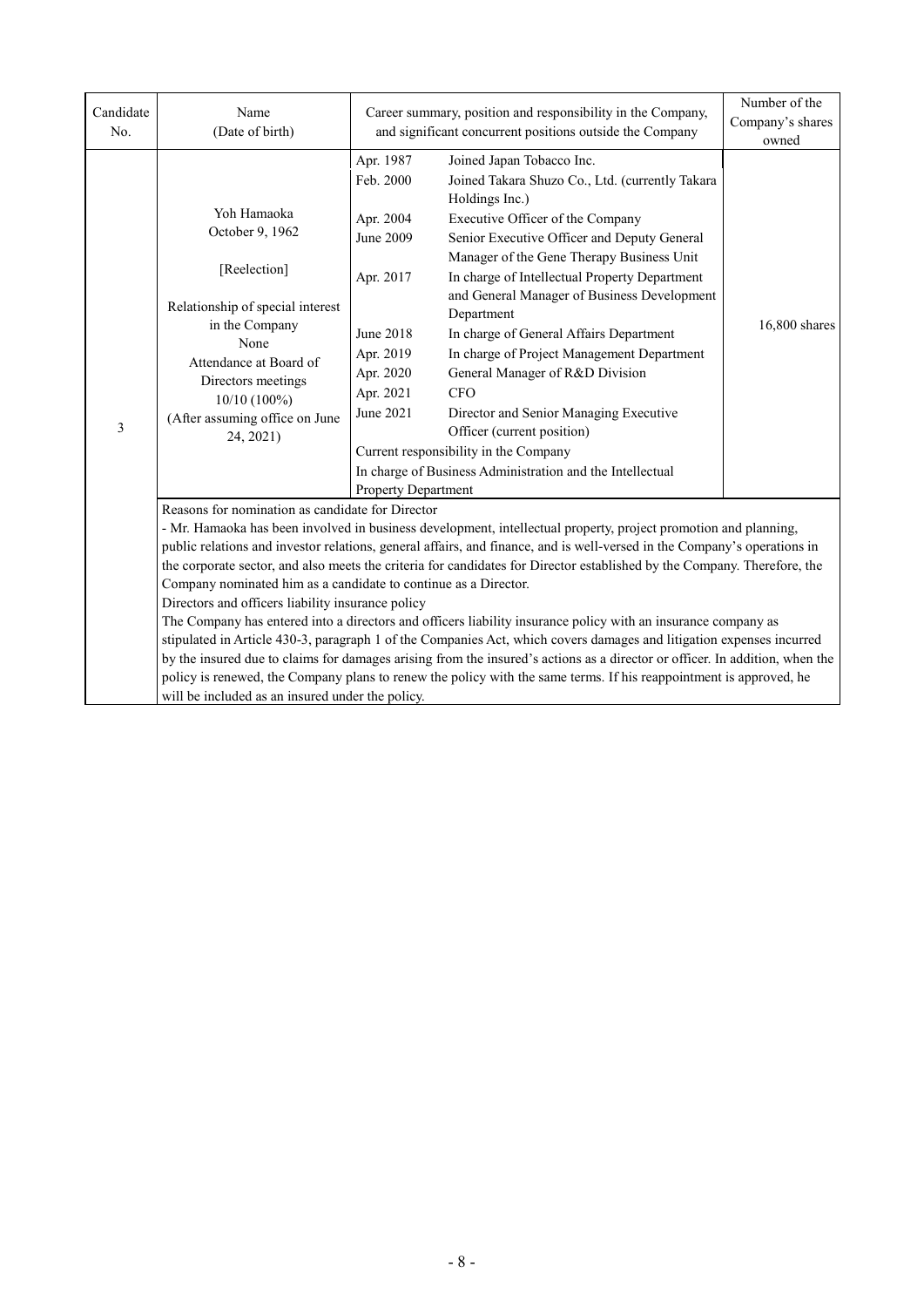| Candidate<br>No. | Name<br>(Date of birth)                                                                                                                                                                                                                                                                                                                                                                                                                                                                                                                                                                                                                                                                                                                                                                                                                                                                                                                                                                                                                                                                                                                                                                                                                                                                                                                                                                                                                                                                                                                                                                                                                                          |                                                                                                                                      | Career summary, position and responsibility in the Company,<br>and significant concurrent positions outside the Company                                                                                                                                                                                                                                                                                                                                                                                                                                                                                                                                                                                                                                                                                                                                                                                                              | Number of the<br>Company's shares<br>owned |  |
|------------------|------------------------------------------------------------------------------------------------------------------------------------------------------------------------------------------------------------------------------------------------------------------------------------------------------------------------------------------------------------------------------------------------------------------------------------------------------------------------------------------------------------------------------------------------------------------------------------------------------------------------------------------------------------------------------------------------------------------------------------------------------------------------------------------------------------------------------------------------------------------------------------------------------------------------------------------------------------------------------------------------------------------------------------------------------------------------------------------------------------------------------------------------------------------------------------------------------------------------------------------------------------------------------------------------------------------------------------------------------------------------------------------------------------------------------------------------------------------------------------------------------------------------------------------------------------------------------------------------------------------------------------------------------------------|--------------------------------------------------------------------------------------------------------------------------------------|--------------------------------------------------------------------------------------------------------------------------------------------------------------------------------------------------------------------------------------------------------------------------------------------------------------------------------------------------------------------------------------------------------------------------------------------------------------------------------------------------------------------------------------------------------------------------------------------------------------------------------------------------------------------------------------------------------------------------------------------------------------------------------------------------------------------------------------------------------------------------------------------------------------------------------------|--------------------------------------------|--|
| 4                | Tsuyoshi Miyamura<br>October 20, 1963<br>[Reelection]<br>Relationship of special interest<br>in the Company<br>None<br>Attendance at Board of<br>Directors meetings<br>$12/12(100\%)$                                                                                                                                                                                                                                                                                                                                                                                                                                                                                                                                                                                                                                                                                                                                                                                                                                                                                                                                                                                                                                                                                                                                                                                                                                                                                                                                                                                                                                                                            | Apr. 1988<br>Jan. 2009<br>June 2009<br>June 2014<br>June 2018<br>Dec. 2019<br>Mar. 2021<br>Apr. 2021<br>Apr. 2022<br>Biomedical Inc. | Joined Takara Shuzo Co., Ltd. (currently Takara<br>Holdings Inc.)<br>General Manager of Sales Department of the<br>Company<br><b>Executive Officer</b><br>Senior Executive Officer<br>Director (current position)<br>Chairman of Takara Biomedical Technology<br>(Beijing) Co., Ltd. (current position)<br>Co-Representative Director and Chairman of<br>Takara Korea Biomedical Inc. (current position)<br>CMO<br>Senior Managing Executive Officer (current<br>position)<br>Chairman of Takara Biotechnology (Dalian)<br>Co., Ltd. (current position)<br>Current responsibility in the Company<br>In charge of the Reagents & Instruments Business and the<br>Product Development Center<br>Significant concurrent positions outside the Company<br>Chairman of Takara Biotechnology (Dalian) Co., Ltd.<br>Chairman of Takara Biomedical Technology (Beijing) Co., Ltd.<br>Co-Representative Director and Chairman of Takara Korea | 10,600 shares                              |  |
|                  | Reasons for nomination as candidate for Director, etc.<br>· - Mr. Miyamura has been involved in planning, marketing, sales and distribution of products and services in the bio<br>business, has contributed to the market expansion in China for products in the genetic engineering research field,<br>proved his ability as a corporate manager for the Company's subsidiary, and meets the criteria for candidates for<br>Director established by the Company. Therefore, the Company nominated him as a candidate to continue serving as<br>Director.<br>. - Mr. Miyamura is currently a business executive of Takara Biotechnology (Dalian) Co., Ltd., Takara Biomedical<br>Technology (Beijing) Co., Ltd., and of Takara Korea Biomedical Inc., which are subsidiaries of the Company's<br>parent company Takara Holdings Inc. as well as a subsidiary of the Company, and has also been a business<br>executive (Chairman, Chairman, and Co-Representative Director and Chairman, respectively) of all three<br>companies for the past ten years.<br>Directors and officers liability insurance policy<br>The Company has entered into a directors and officers liability insurance policy with an insurance company as<br>stipulated in Article 430-3, paragraph 1 of the Companies Act, which covers damages and litigation expenses incurred<br>by the insured due to claims for damages arising from the insured's actions as a director or officer. In addition, when the<br>policy is renewed, the Company plans to renew the policy with the same terms. If his reappointment is approved, he<br>will be included as an insured under the policy. |                                                                                                                                      |                                                                                                                                                                                                                                                                                                                                                                                                                                                                                                                                                                                                                                                                                                                                                                                                                                                                                                                                      |                                            |  |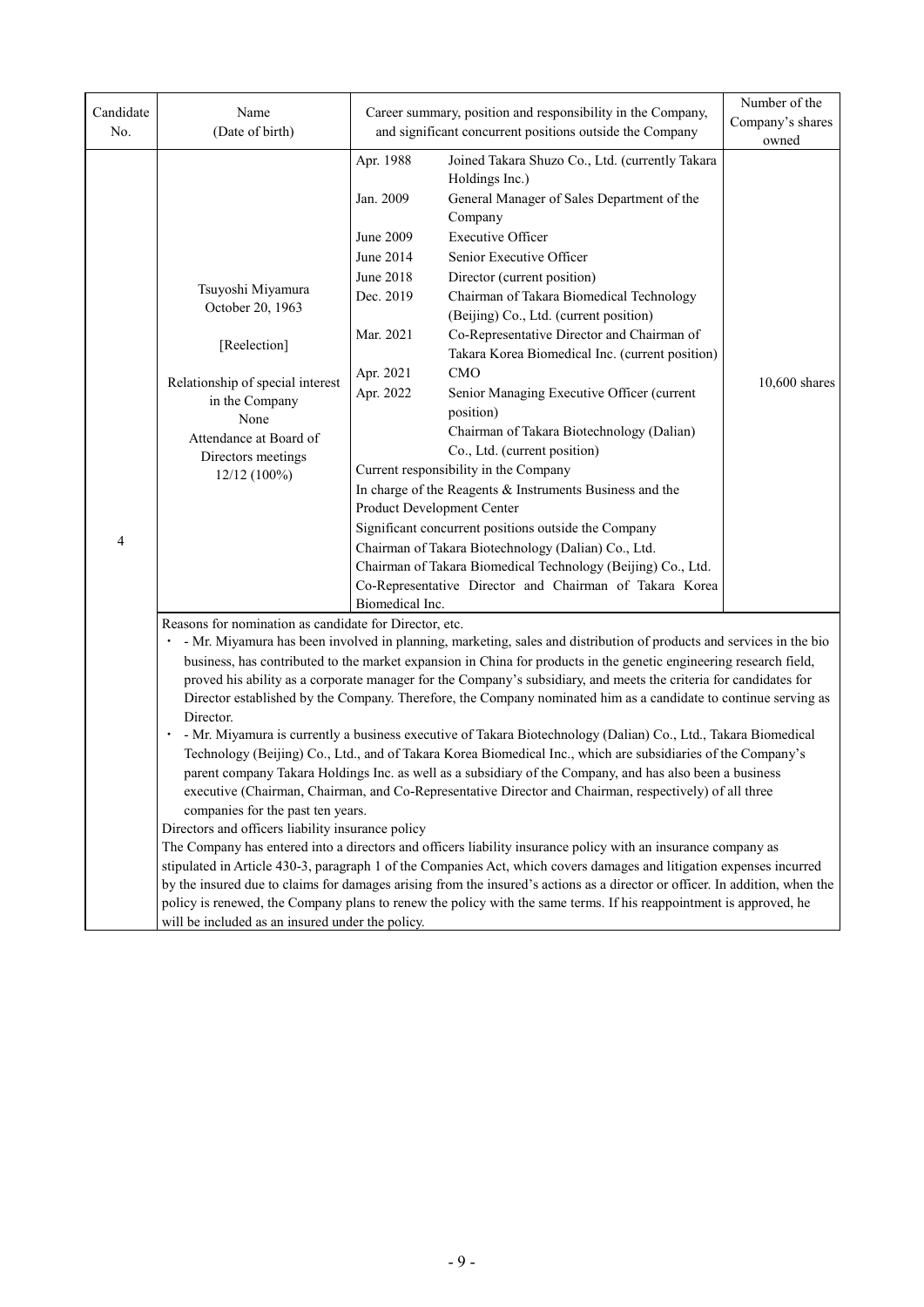| Candidate<br>No. | Name<br>(Date of birth)                                                                                                                                                                                                                                                                                                                                                                                                                                                                                                                                                                                                                                                                                                                                                                                                                                                                                                                                                                | Career summary, position and responsibility in the Company,<br>and significant concurrent positions outside the Company |                                                                                                                                                                                                                                                                                                                                                                                                                                                                                                                                                                                                                                                 | Number of the<br>Company's shares<br>owned |  |
|------------------|----------------------------------------------------------------------------------------------------------------------------------------------------------------------------------------------------------------------------------------------------------------------------------------------------------------------------------------------------------------------------------------------------------------------------------------------------------------------------------------------------------------------------------------------------------------------------------------------------------------------------------------------------------------------------------------------------------------------------------------------------------------------------------------------------------------------------------------------------------------------------------------------------------------------------------------------------------------------------------------|-------------------------------------------------------------------------------------------------------------------------|-------------------------------------------------------------------------------------------------------------------------------------------------------------------------------------------------------------------------------------------------------------------------------------------------------------------------------------------------------------------------------------------------------------------------------------------------------------------------------------------------------------------------------------------------------------------------------------------------------------------------------------------------|--------------------------------------------|--|
| 5                | Masanobu Kimura<br>August 19, 1963<br>[Reelection]<br>Relationship of special interest<br>in the Company<br>None<br>Attendance at Board of<br>Directors meetings<br>$12/12(100\%)$                                                                                                                                                                                                                                                                                                                                                                                                                                                                                                                                                                                                                                                                                                                                                                                                     | <b>July 2001</b><br>Mar. 2007<br>Mar. 2010<br>Nov. 2011<br>May 2013<br>Apr. 2015<br>June 2016<br>June 2017              | Joined Daiichi Pharmaceutical Co., Ltd.<br>(currently Daiichi Sankyo Co., Ltd.)<br>Joined ImmunoFrontier, Inc.<br>Joined ICON Japan K.K.<br>Joined PAREXEL International Inc.<br>Joined the Company<br>Deputy General Manager of Gene Therapy<br>Business Unit and General Manager of Project<br>Management Department<br><b>Executive Officer</b><br>Director and Senior Executive Officer (current<br>position)<br>Current responsibility in the Company<br>In charge of Quality Assurance, Quality Assurance Departments<br>1 and 2, the Quality Assurance Administration Department, and<br>the Regulatory and Pharmacovigilance Department | 800 shares                                 |  |
|                  | Reasons for nomination as candidate for Director<br>Mr. Kimura has been involved in development of pharmaceuticals, has leadership experience in clinical development in<br>the gene therapy business, and meets the criteria for candidates for Director established by the Company. Therefore, the<br>Company nominated him as a candidate to continue serving as a Director.<br>Directors and officers liability insurance policy<br>The Company has entered into a directors and officers liability insurance policy with an insurance company as<br>stipulated in Article 430-3, paragraph 1 of the Companies Act, which covers damages and litigation expenses incurred<br>by the insured due to claims for damages arising from the insured's actions as a director or officer. In addition, when the<br>policy is renewed, the Company plans to renew the policy with the same terms. If his reappointment is approved, he<br>will be included as an insured under the policy. |                                                                                                                         |                                                                                                                                                                                                                                                                                                                                                                                                                                                                                                                                                                                                                                                 |                                            |  |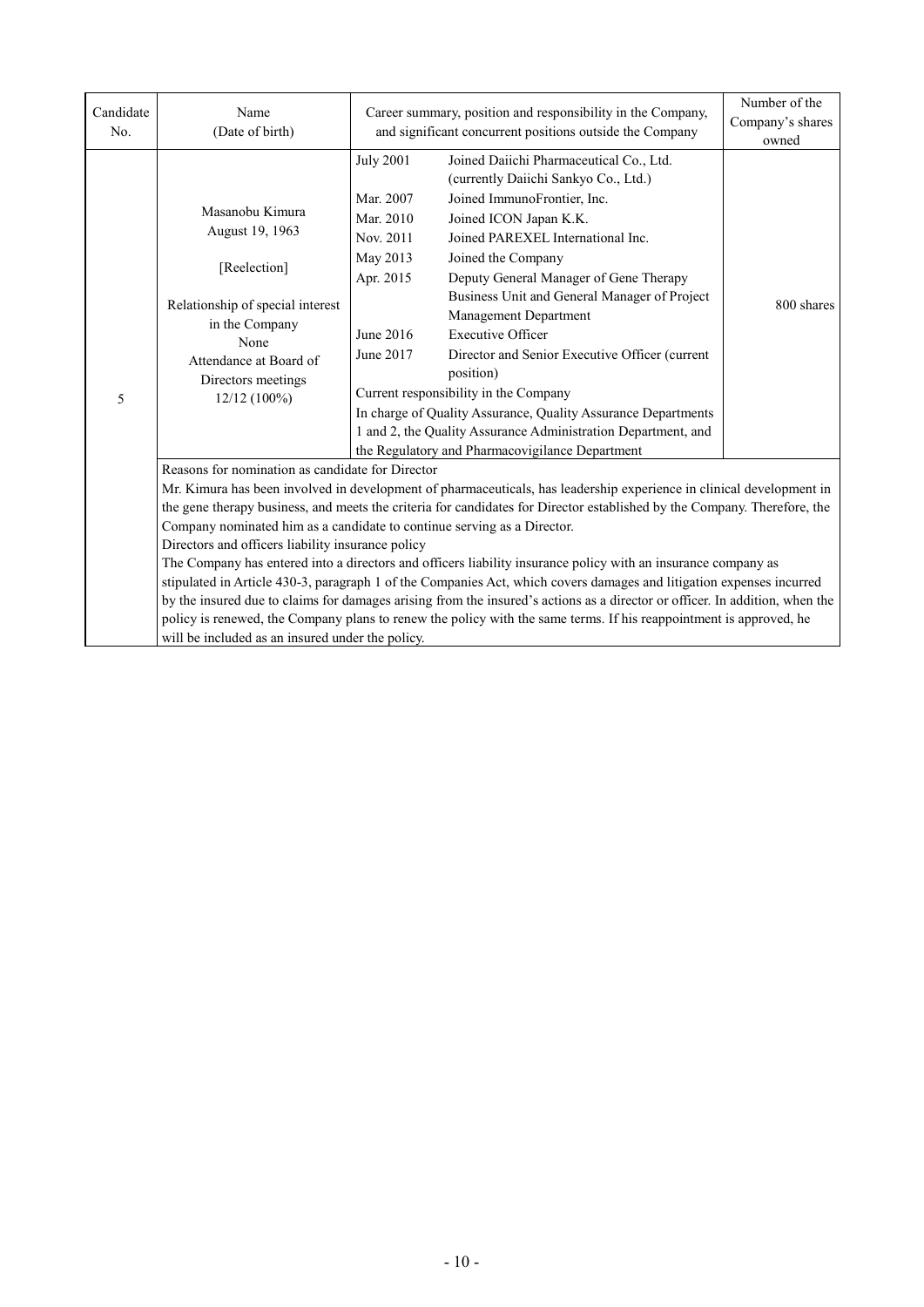| Candidate | Name                                                                                                                                                                                                                                         |                    | Career summary, position and responsibility in the Company,                                                                 | Number of the<br>Company's shares |  |
|-----------|----------------------------------------------------------------------------------------------------------------------------------------------------------------------------------------------------------------------------------------------|--------------------|-----------------------------------------------------------------------------------------------------------------------------|-----------------------------------|--|
| No.       | (Date of birth)                                                                                                                                                                                                                              |                    | and significant concurrent positions outside the Company                                                                    | owned                             |  |
|           |                                                                                                                                                                                                                                              | Apr. 1985          | Joined Takara Shuzo Co., Ltd. (currently Takara                                                                             |                                   |  |
|           |                                                                                                                                                                                                                                              |                    | Holdings Inc.)                                                                                                              |                                   |  |
|           |                                                                                                                                                                                                                                              | Apr. 2002          | Director of the Company                                                                                                     |                                   |  |
|           |                                                                                                                                                                                                                                              | June 2004          | Managing Director                                                                                                           |                                   |  |
|           |                                                                                                                                                                                                                                              | June 2007          | Senior Managing Director                                                                                                    |                                   |  |
|           |                                                                                                                                                                                                                                              | May 2009           | Director and Vice President                                                                                                 |                                   |  |
|           | Mutsumi Kimura                                                                                                                                                                                                                               | June 2009          | Representative Director and Vice President                                                                                  |                                   |  |
|           | February 3, 1963                                                                                                                                                                                                                             | June 2014          | Director of Takara Holdings Inc.                                                                                            |                                   |  |
|           |                                                                                                                                                                                                                                              |                    | Senior Managing Director of Takara Shuzo Co.,<br>Ltd.                                                                       |                                   |  |
|           | [New election]                                                                                                                                                                                                                               | June 2016          | Representative Director and Vice President of                                                                               |                                   |  |
|           |                                                                                                                                                                                                                                              |                    | Takara Holdings Inc.                                                                                                        |                                   |  |
|           | Relationship of special interest<br>in the Company                                                                                                                                                                                           | June 2017          | Director of Takara Shuzo Co., Ltd. (current                                                                                 | 50,000 shares                     |  |
|           | Please refer to the details below.                                                                                                                                                                                                           |                    | position)                                                                                                                   |                                   |  |
|           | Attendance at Board of                                                                                                                                                                                                                       | <b>July 2017</b>   | Representative Director and President of Takara                                                                             |                                   |  |
|           | Directors meetings                                                                                                                                                                                                                           |                    | Shuzo International Co., Ltd.                                                                                               |                                   |  |
|           |                                                                                                                                                                                                                                              | June 2018          | Representative Director and President of Takara                                                                             |                                   |  |
|           |                                                                                                                                                                                                                                              |                    | Holdings Inc. (current position)                                                                                            |                                   |  |
|           |                                                                                                                                                                                                                                              | Apr. 2020          | Director of Takara Shuzo International Co., Ltd.                                                                            |                                   |  |
|           |                                                                                                                                                                                                                                              | (current position) |                                                                                                                             |                                   |  |
|           |                                                                                                                                                                                                                                              |                    | Significant concurrent positions outside the Company                                                                        |                                   |  |
|           |                                                                                                                                                                                                                                              |                    | Representative Director and President of Takara Holdings Inc.                                                               |                                   |  |
|           |                                                                                                                                                                                                                                              |                    | Director of Takara Shuzo Co., Ltd.                                                                                          |                                   |  |
| 6         | Reasons for nomination as candidate for Director, etc.                                                                                                                                                                                       |                    | Director of Takara Shuzo International Co., Ltd.                                                                            |                                   |  |
|           |                                                                                                                                                                                                                                              |                    | Mr. Kimura has abundant experience and track records in the areas of corporate planning, finance, accounting,               |                                   |  |
|           |                                                                                                                                                                                                                                              |                    | public relations, general affairs, and human resources of the Company in the past, and has demonstrated leadership          |                                   |  |
|           | as a Director of the Group for many years.                                                                                                                                                                                                   |                    |                                                                                                                             |                                   |  |
|           |                                                                                                                                                                                                                                              |                    | We have nominated him as a candidate for Director because his appointment as a Company Director will strengthen             |                                   |  |
|           |                                                                                                                                                                                                                                              |                    | the Company's corporate functionality and enable the Company to achieve sustainable growth and enhance its                  |                                   |  |
|           | corporate value over the medium to long term.                                                                                                                                                                                                |                    |                                                                                                                             |                                   |  |
|           |                                                                                                                                                                                                                                              |                    | He is currently an Executive Officer (Representative Director and President) of Takara Holdings Inc., our parent            |                                   |  |
|           |                                                                                                                                                                                                                                              |                    | company, and has been an Executive Officer (Representative Director and President, Representative Director and              |                                   |  |
|           | Vice President, and Director) of Takara Holdings Inc. for the past 10 years.                                                                                                                                                                 |                    |                                                                                                                             |                                   |  |
|           |                                                                                                                                                                                                                                              |                    | In the past 10 years, he has also served as an Executive Officer (Senior Managing Director) of Takara Shuzo Co.,            |                                   |  |
|           |                                                                                                                                                                                                                                              |                    | Ltd., a subsidiary of the Company's parent company Takara Holdings Inc. (and a so-called sibling company of the             |                                   |  |
|           | Ltd.                                                                                                                                                                                                                                         |                    | Company), and as an Executive Officer (Representative Director and President) of Takara Shuzo International Co.,            |                                   |  |
|           | Relationship of special interest in the Company                                                                                                                                                                                              |                    |                                                                                                                             |                                   |  |
|           |                                                                                                                                                                                                                                              |                    |                                                                                                                             |                                   |  |
|           | The Company has a business relationship with Takara Holdings Inc., where he serves as the Representative Director and<br>President, concerning payments related to the licensing of trademark rights, payments related to the outsourcing of |                    |                                                                                                                             |                                   |  |
|           |                                                                                                                                                                                                                                              |                    | computer-related operations and the leasing of information-related equipment, and leasing of office space.                  |                                   |  |
|           | Directors and officers liability insurance policy                                                                                                                                                                                            |                    |                                                                                                                             |                                   |  |
|           |                                                                                                                                                                                                                                              |                    | The Company has entered into a directors and officers liability insurance policy with an insurance company as               |                                   |  |
|           |                                                                                                                                                                                                                                              |                    | stipulated in Article 430-3, paragraph 1 of the Companies Act, which covers damages and litigation expenses incurred        |                                   |  |
|           |                                                                                                                                                                                                                                              |                    | by the insured due to claims for damages arising from the insured's actions as a director or officer. In addition, when the |                                   |  |
|           |                                                                                                                                                                                                                                              |                    | policy is renewed, the Company plans to renew the policy with the same terms. If his appointment is approved, he will       |                                   |  |
|           | be included as an insured under the policy.                                                                                                                                                                                                  |                    |                                                                                                                             |                                   |  |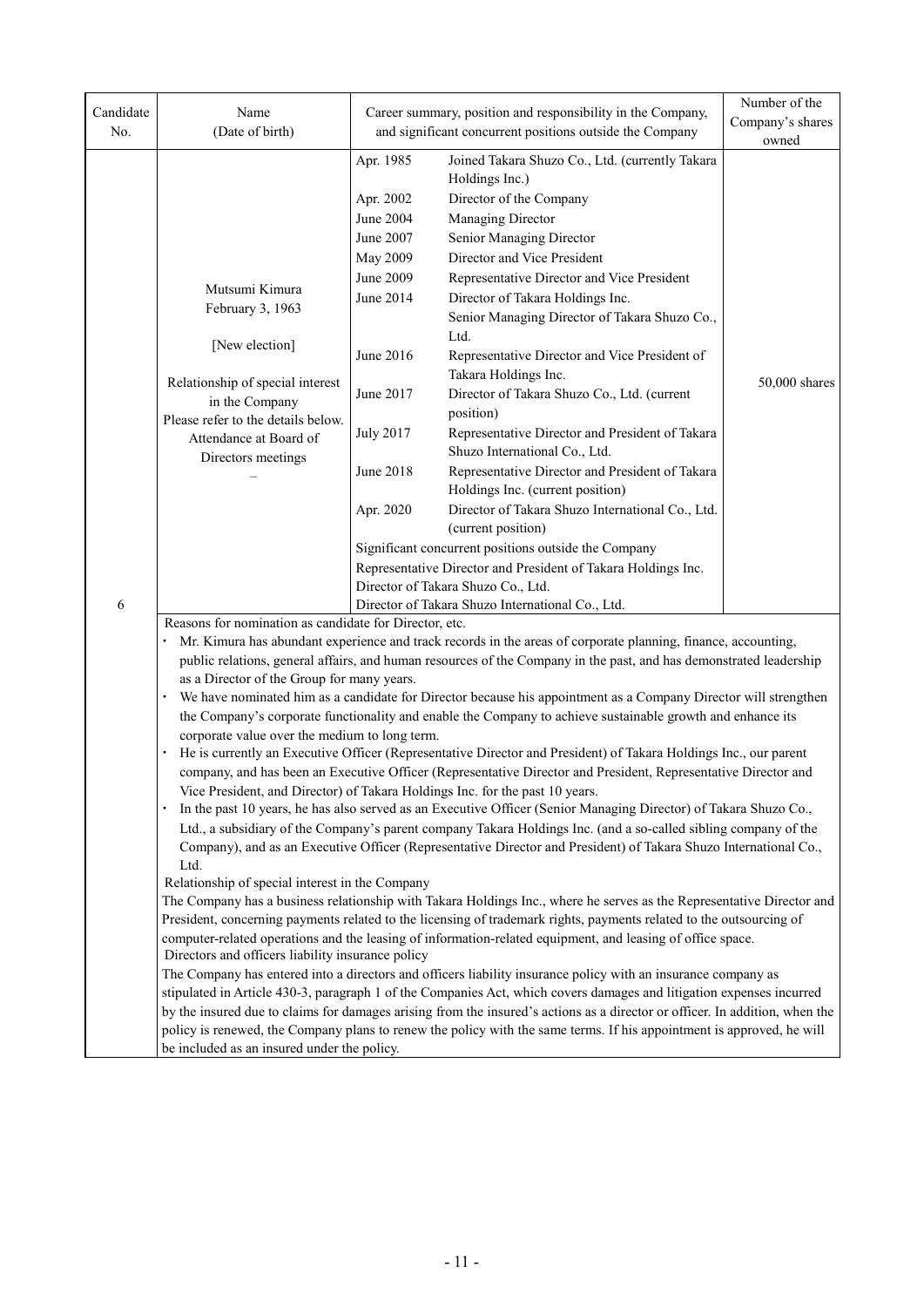| Candidate<br>No. | Name<br>(Date of birth)                                                                                                                                                                                                             |                                                                                                                 | Career summary, position and responsibility in the Company,<br>and significant concurrent positions outside the Company     | Number of the<br>Company's shares<br>owned |  |  |
|------------------|-------------------------------------------------------------------------------------------------------------------------------------------------------------------------------------------------------------------------------------|-----------------------------------------------------------------------------------------------------------------|-----------------------------------------------------------------------------------------------------------------------------|--------------------------------------------|--|--|
|                  | Nobuko Kawashima<br>October 27, 1962                                                                                                                                                                                                | Apr. 1986                                                                                                       | Joined The Long-Term Credit Bank of Japan,<br>Limited (currently Shinsei Bank, Limited)                                     |                                            |  |  |
|                  | (Name as shown on the family                                                                                                                                                                                                        | Sept. 1987                                                                                                      | Joined Dentsu Communication Institute Inc.                                                                                  |                                            |  |  |
|                  | resister: Nobuko Yokoyama)                                                                                                                                                                                                          | Sept. 1995                                                                                                      | Research fellow at the Centre for Cultural<br>Policy Studies of the University of Warwick                                   |                                            |  |  |
|                  | [Reelection - External]                                                                                                                                                                                                             | Apr. 1999                                                                                                       | Full-time lecturer with the Faculty of<br>Economics at Doshisha University                                                  |                                            |  |  |
|                  | Relationship of special interest<br>in the Company                                                                                                                                                                                  | Apr. 2004                                                                                                       | Professor with the Faculty of Economics<br>(current position)                                                               |                                            |  |  |
|                  | None<br>Attendance at Board of                                                                                                                                                                                                      | June 2016                                                                                                       | Director (external Director) of the Company<br>(current position)                                                           | 0 shares                                   |  |  |
|                  | Directors meetings<br>12/12 (100%)                                                                                                                                                                                                  | June 2021                                                                                                       | Director (Outside Director) of TOKAI Holdings<br>Corporation (current position)                                             |                                            |  |  |
|                  | Nomination and Compensation<br><b>Committee Meeting Attendance</b>                                                                                                                                                                  |                                                                                                                 | Significant concurrent positions outside the Company<br>Professor with the Faculty of Economics at Doshisha University      |                                            |  |  |
|                  | $1/1$ (100%)<br>Number of years in office as an                                                                                                                                                                                     |                                                                                                                 | Director (Outside Director) of TOKAI Holdings Corporation                                                                   |                                            |  |  |
|                  | external Director                                                                                                                                                                                                                   |                                                                                                                 |                                                                                                                             |                                            |  |  |
|                  | 6 years (at the conclusion of this<br>meeting)                                                                                                                                                                                      |                                                                                                                 |                                                                                                                             |                                            |  |  |
|                  |                                                                                                                                                                                                                                     |                                                                                                                 | Reasons for nomination as candidate for external Director and outline of expected roles, etc.                               |                                            |  |  |
|                  | · - Ms. Kawashima is a candidate for external Director.                                                                                                                                                                             |                                                                                                                 |                                                                                                                             |                                            |  |  |
|                  |                                                                                                                                                                                                                                     | · - Ms. Kawashima has extensive research experience in subjects including creative economy and corporate social |                                                                                                                             |                                            |  |  |
| 7                |                                                                                                                                                                                                                                     |                                                                                                                 | responsibility. She meets the criteria for candidates for external Director established by the Company, and is              |                                            |  |  |
|                  |                                                                                                                                                                                                                                     |                                                                                                                 | expected to apply her expert knowledge to the management of the Company and express her opinions at the Board of            |                                            |  |  |
|                  |                                                                                                                                                                                                                                     |                                                                                                                 | Directors meetings from an independent and objective standpoint, thereby ensuring effective management oversight.           |                                            |  |  |
|                  |                                                                                                                                                                                                                                     |                                                                                                                 | Therefore, the Company nominated her as a candidate to continue serving as an external Director. In addition, if Ms.        |                                            |  |  |
|                  |                                                                                                                                                                                                                                     |                                                                                                                 | Kawashima is elected, we expect that she will be involved in the selection of candidates for Company executives and         |                                            |  |  |
|                  | member of the Nomination and Compensation Committee.                                                                                                                                                                                |                                                                                                                 | the determination of executive compensation and other matters from an objective and neutral standpoint as a                 |                                            |  |  |
|                  |                                                                                                                                                                                                                                     |                                                                                                                 | · - Ms. Kawashima has never in the past been involved in the management of a company except as an external officer.         |                                            |  |  |
|                  |                                                                                                                                                                                                                                     |                                                                                                                 | However, the Company judges she will appropriately fulfill her duties as an external Director based on her abundant         |                                            |  |  |
|                  | experience as an academic and broad insight on economy and society.                                                                                                                                                                 |                                                                                                                 |                                                                                                                             |                                            |  |  |
|                  |                                                                                                                                                                                                                                     |                                                                                                                 | - Ms. Kawashima satisfies the requirements for an independent officer as provided for by Tokyo Stock Exchange,              |                                            |  |  |
|                  |                                                                                                                                                                                                                                     |                                                                                                                 | Inc., and the Company has submitted notification to the aforementioned exchange concerning her appointment as an            |                                            |  |  |
|                  | independent officer.                                                                                                                                                                                                                |                                                                                                                 |                                                                                                                             |                                            |  |  |
|                  | Limited liability agreement                                                                                                                                                                                                         |                                                                                                                 |                                                                                                                             |                                            |  |  |
|                  |                                                                                                                                                                                                                                     |                                                                                                                 | Pursuant to the provisions of Article 427, paragraph 1 of the Companies Act, the Company has entered into an                |                                            |  |  |
|                  | agreement with Ms. Kawashima to limit her liability for damages under Article 423, paragraph 1 of the Companies Act.                                                                                                                |                                                                                                                 |                                                                                                                             |                                            |  |  |
|                  | Pursuant to this agreement, the defined maximum amount of liability for damages is the minimum liability amount<br>provided for under Article 425, paragraph 1 of the same Act. If the reelection of Ms. Kawashima is approved, the |                                                                                                                 |                                                                                                                             |                                            |  |  |
|                  | Company plans to renew the aforementioned agreements with her.                                                                                                                                                                      |                                                                                                                 |                                                                                                                             |                                            |  |  |
|                  | Directors and officers liability insurance policy                                                                                                                                                                                   |                                                                                                                 |                                                                                                                             |                                            |  |  |
|                  |                                                                                                                                                                                                                                     |                                                                                                                 | The Company has entered into a directors and officers liability insurance policy with an insurance company as               |                                            |  |  |
|                  |                                                                                                                                                                                                                                     |                                                                                                                 | stipulated in Article 430-3, paragraph 1 of the Companies Act, which covers damages and litigation expenses incurred        |                                            |  |  |
|                  |                                                                                                                                                                                                                                     |                                                                                                                 | by the insured due to claims for damages arising from the insured's actions as a director or officer. In addition, when the |                                            |  |  |
|                  |                                                                                                                                                                                                                                     |                                                                                                                 | policy is renewed, the Company plans to renew the policy with the same terms. If her reappointment is approved, she         |                                            |  |  |
|                  | will be included as an insured under the policy.                                                                                                                                                                                    |                                                                                                                 |                                                                                                                             |                                            |  |  |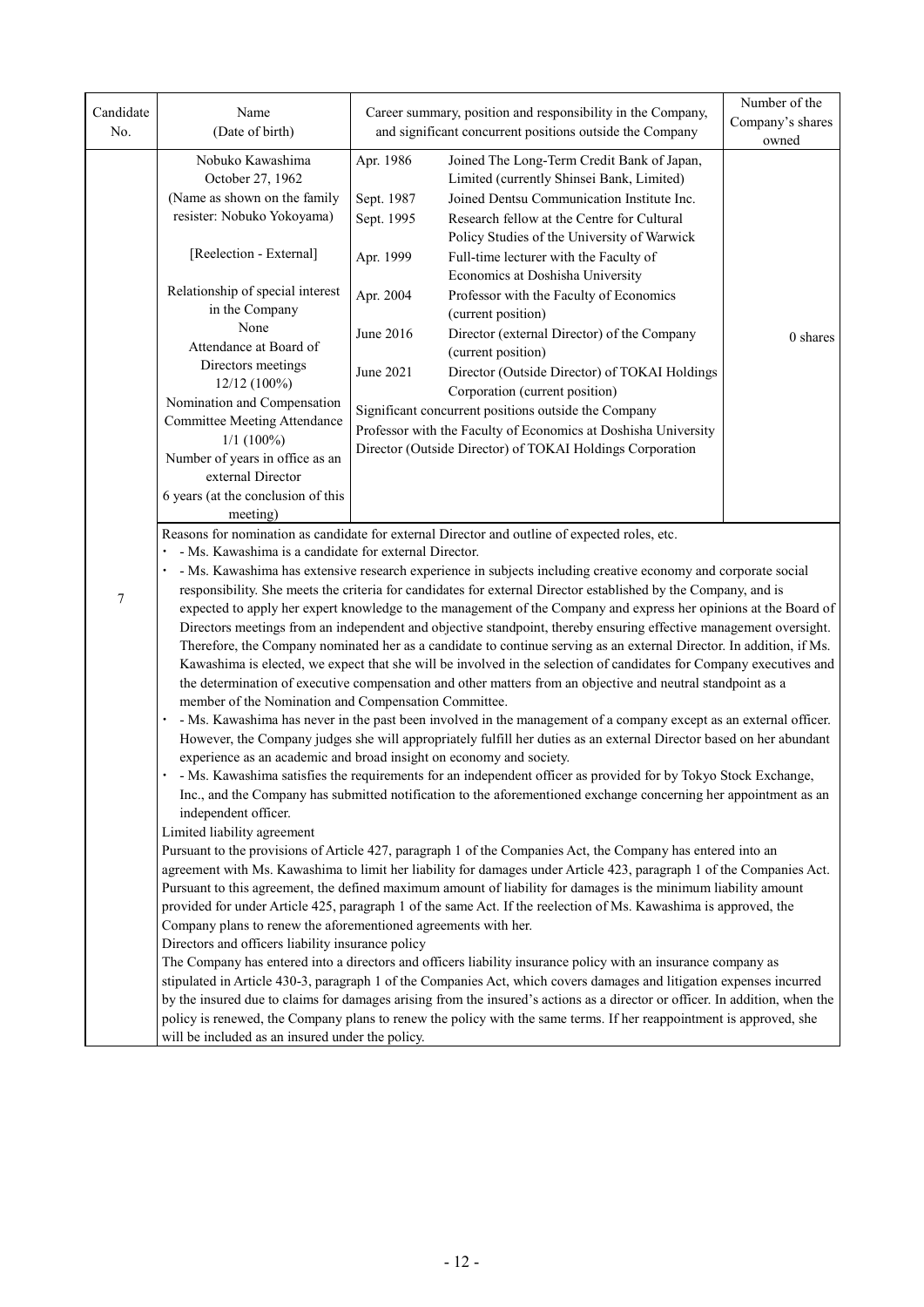| Candidate<br>No. | Name<br>(Date of birth)            | Career summary, position and responsibility in the Company,<br>and significant concurrent positions outside the Company |                                                                                                                                 | Number of the<br>Company's shares<br>owned |
|------------------|------------------------------------|-------------------------------------------------------------------------------------------------------------------------|---------------------------------------------------------------------------------------------------------------------------------|--------------------------------------------|
|                  |                                    | Apr. 1976                                                                                                               | Safety and Environmental Health Bureau,<br>Ministry of Health and Welfare (currently<br>Ministry of Health, Labour and Welfare) |                                            |
|                  |                                    | Apr. 1979                                                                                                               | Pharmaceutical Affairs Bureau                                                                                                   |                                            |
|                  |                                    | <b>July 1996</b>                                                                                                        | Pharmaceutical Department of World Health                                                                                       |                                            |
|                  |                                    |                                                                                                                         | Organization (on secondment)                                                                                                    |                                            |
|                  | Kazuko Kimura                      | <b>July 1999</b>                                                                                                        | Organization for Pharmaceutical Safety and                                                                                      |                                            |
|                  | May 1, 1951                        |                                                                                                                         | Research (on secondment)                                                                                                        |                                            |
|                  |                                    | Apr. 2000                                                                                                               | Professor of International Medical Research                                                                                     |                                            |
|                  | [Reelection - External]            |                                                                                                                         | Laboratory, Institute of Medical,                                                                                               |                                            |
|                  |                                    |                                                                                                                         | Pharmaceutical and Health Sciences,                                                                                             |                                            |
|                  | Relationship of special interest   |                                                                                                                         | Kanazawa University                                                                                                             |                                            |
|                  | in the Company                     | June 2013                                                                                                               | Director (Outside Director) of Alfresa                                                                                          |                                            |
|                  | None                               |                                                                                                                         | Holdings Corporation                                                                                                            |                                            |
| 8                | Attendance at Board of             | Sept. 2013                                                                                                              | Representative Director of Medicines Security                                                                                   | 0 shares                                   |
|                  | Directors meetings                 |                                                                                                                         | Workshop (current position)                                                                                                     |                                            |
|                  | 12/12 (100%)                       | Apr. 2017                                                                                                               | Professor Emeritus of Kanazawa University                                                                                       |                                            |
|                  | Nomination and Compensation        | Oct. 2017                                                                                                               | Specially Appointed Professor of Graduate                                                                                       |                                            |
|                  | Committee Meeting Attendance       |                                                                                                                         | School of Medical Sciences, National                                                                                            |                                            |
|                  | $1/1$ (100%)                       |                                                                                                                         | University Corporation Kanazawa University                                                                                      |                                            |
|                  | Number of years in office as an    |                                                                                                                         | (current position)                                                                                                              |                                            |
|                  | external Director                  | June 2019                                                                                                               | Director (external Director) of the Company                                                                                     |                                            |
|                  | 3 years (at the conclusion of this |                                                                                                                         | (current position)                                                                                                              |                                            |
|                  | meeting)                           | June 2021                                                                                                               | Director (Outside Director) of Mitsubishi                                                                                       |                                            |
|                  |                                    |                                                                                                                         | Logistics Corporation (current position)                                                                                        |                                            |
|                  |                                    | Significant concurrent positions outside the Company                                                                    |                                                                                                                                 |                                            |
|                  |                                    | Specially Appointed Professor of Graduate School of Medical                                                             |                                                                                                                                 |                                            |
|                  |                                    | Sciences, National University Corporation Kanazawa University                                                           |                                                                                                                                 |                                            |
|                  |                                    |                                                                                                                         | Representative Director of Medicines Security Workshop                                                                          |                                            |
|                  |                                    |                                                                                                                         | Director (Outside Director) of Mitsubishi Logistics Corporation                                                                 |                                            |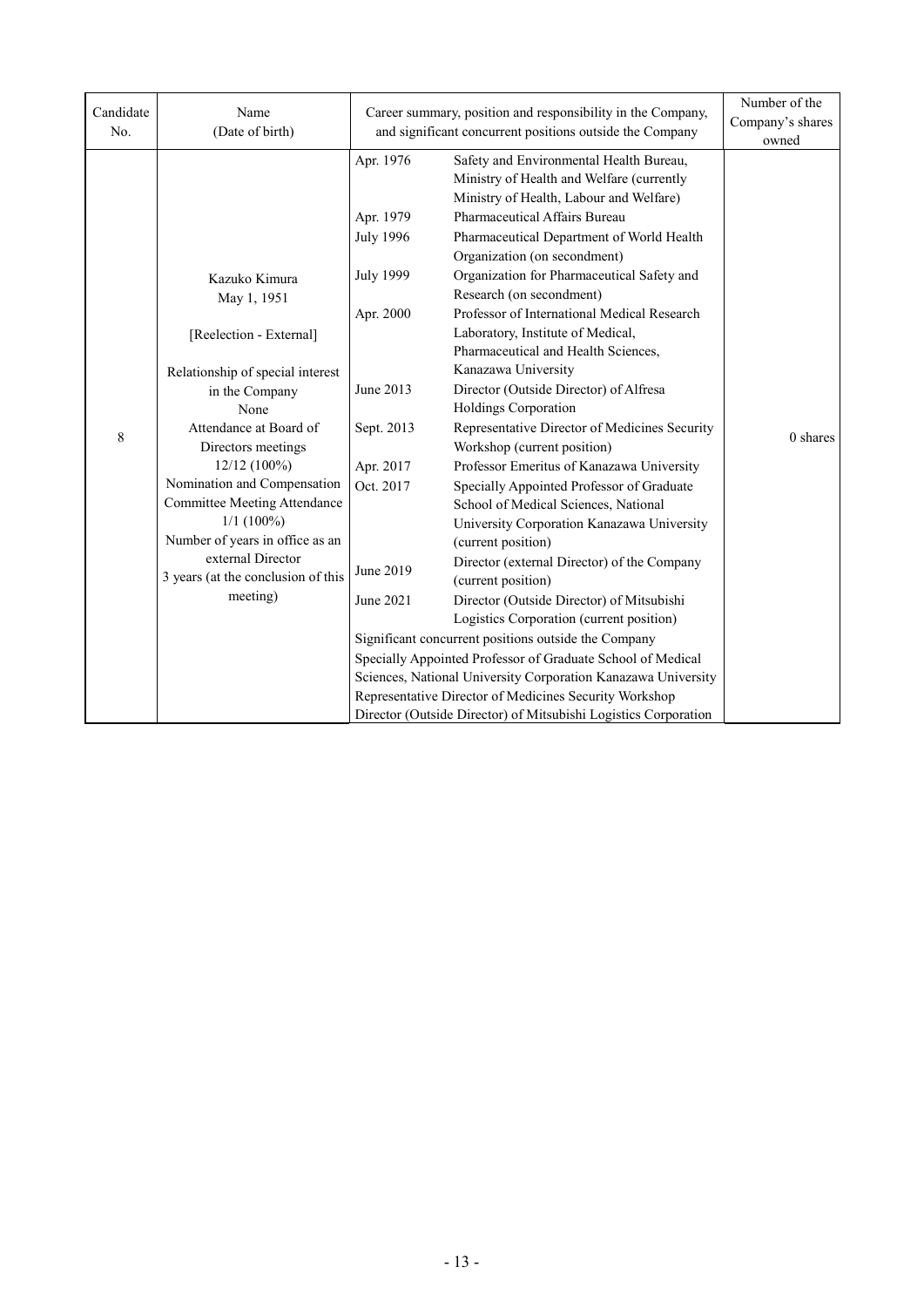| Candidate<br>No. | Name<br>(Date of birth)                                                                                                                                                                                                                                                                                                                                                                                                                                                                                                                                                                                                                                                                                                                                                                                                                                                                                                                                                                                                                                                                                                                                                                                                                                                                                                                                                                                                                                                                                                                                                                                                                  | Career summary, position and responsibility in the Company,<br>and significant concurrent positions outside the Company                                                                                                                                                                                                                                                                                                                                                                     | Number of the<br>Company's shares<br>owned |  |  |  |  |
|------------------|------------------------------------------------------------------------------------------------------------------------------------------------------------------------------------------------------------------------------------------------------------------------------------------------------------------------------------------------------------------------------------------------------------------------------------------------------------------------------------------------------------------------------------------------------------------------------------------------------------------------------------------------------------------------------------------------------------------------------------------------------------------------------------------------------------------------------------------------------------------------------------------------------------------------------------------------------------------------------------------------------------------------------------------------------------------------------------------------------------------------------------------------------------------------------------------------------------------------------------------------------------------------------------------------------------------------------------------------------------------------------------------------------------------------------------------------------------------------------------------------------------------------------------------------------------------------------------------------------------------------------------------|---------------------------------------------------------------------------------------------------------------------------------------------------------------------------------------------------------------------------------------------------------------------------------------------------------------------------------------------------------------------------------------------------------------------------------------------------------------------------------------------|--------------------------------------------|--|--|--|--|
|                  | Reasons for nomination as candidate for external Director and outline of expected roles, etc.<br>· - Ms. Kimura is a candidate for external Director.<br>- Ms. Kimura is a specialist in the areas of quality control of pharmaceutical distribution, eradication of substandard<br>and falsified medicines, support of development of anti-counterfeit technologies, and education of specialists. She<br>meets the criteria for candidates for external Director established by the Company, and is expected to apply her<br>expert knowledge to the management of the Company and express her opinions at the Board of Directors meetings<br>from an independent and objective standpoint, thereby ensuring effective management oversight. Therefore, the<br>Company nominated her as a candidate to continue serving as an external Director. In addition, if Ms. Kimura is<br>elected, we expect that she will be involved in the selection of candidates for Company executives and the<br>determination of executive compensation and other matters from an objective and neutral standpoint as a member of<br>the Nomination and Compensation Committee.<br>· - Ms. Kimura has never in the past been involved in the management of a company except as an external officer.<br>However, the Company judges she will appropriately fulfill her duties as an external Director based on her abundant<br>experience as an academic and broad insight on quality control of pharmaceutical distribution, etc.<br>- Ms. Kimura satisfies the requirements for an independent officer as provided for by Tokyo Stock Exchange, Inc., |                                                                                                                                                                                                                                                                                                                                                                                                                                                                                             |                                            |  |  |  |  |
|                  | independent officer.<br>Limited liability agreement<br>Pursuant to the provisions of Article 427, paragraph 1 of the Companies Act, the Company has entered into an<br>agreement with Ms. Kimura to limit her liability for damages under Article 423, paragraph 1 of the Companies Act.<br>Pursuant to this agreement, the defined maximum amount of liability for damages is the minimum liability amount<br>provided for under Article 425, paragraph 1 of the same Act. If the reelection of Ms. Kimura is approved, the Company<br>plans to renew the aforementioned agreements with her.                                                                                                                                                                                                                                                                                                                                                                                                                                                                                                                                                                                                                                                                                                                                                                                                                                                                                                                                                                                                                                           |                                                                                                                                                                                                                                                                                                                                                                                                                                                                                             |                                            |  |  |  |  |
|                  | Directors and officers liability insurance policy<br>will be included as an insured under the policy.                                                                                                                                                                                                                                                                                                                                                                                                                                                                                                                                                                                                                                                                                                                                                                                                                                                                                                                                                                                                                                                                                                                                                                                                                                                                                                                                                                                                                                                                                                                                    | The Company has entered into a directors and officers liability insurance policy with an insurance company as<br>stipulated in Article 430-3, paragraph 1 of the Companies Act, which covers damages and litigation expenses incurred<br>by the insured due to claims for damages arising from the insured's actions as a director or officer. In addition, when the<br>policy is renewed, the Company plans to renew the policy with the same terms. If her reappointment is approved, she |                                            |  |  |  |  |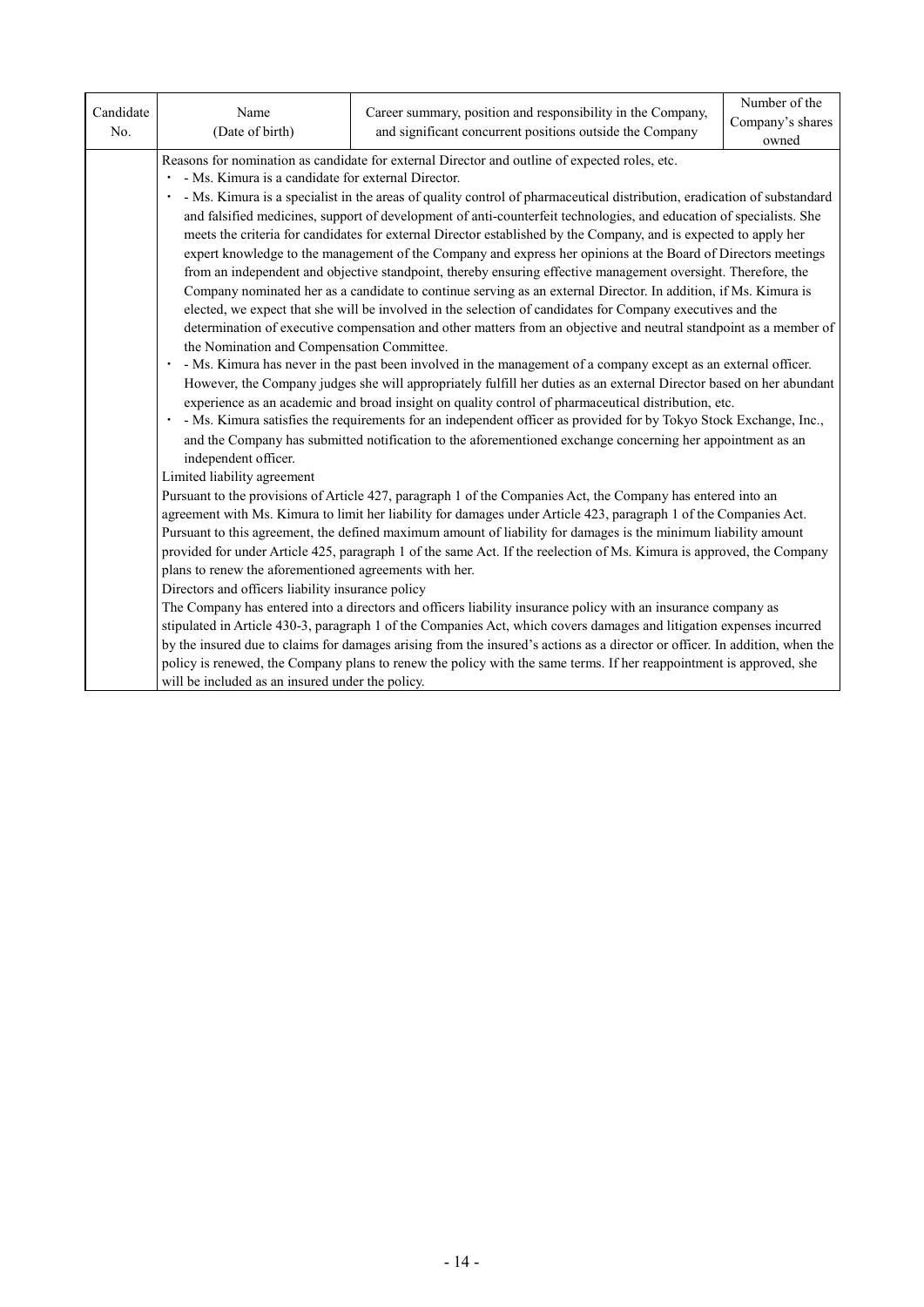| Candidate<br>No. | Name<br>(Date of birth)            |                  | Career summary, position and responsibility in the Company,<br>and significant concurrent positions outside the Company             | Number of the<br>Company's shares<br>owned |
|------------------|------------------------------------|------------------|-------------------------------------------------------------------------------------------------------------------------------------|--------------------------------------------|
|                  |                                    | May 1998         | Medical Staff with Department of Obstetrics<br>and Gynecology at Hyogo Prefectural<br>Amagasaki Hospital                            |                                            |
|                  |                                    | Apr. 2000        | Medical Staff with Department of Obstetrics<br>and Gynecology at Toyooka Public Hospital                                            |                                            |
|                  |                                    | Sept. 2002       | Medical Staff with Department of Obstetrics<br>and Gynecology at Kyoto University Hospital                                          |                                            |
|                  | Noriomi Matsumura<br>July 10, 1971 | Apr. 2007        | Clinical Assistant Professor with Department of<br>Obstetrics and Gynecology at National<br>University Corporation Kyoto University |                                            |
|                  | [Reelection - External]            | Apr. 2008        | Hospital<br>Assistant Professor with Department of                                                                                  |                                            |
|                  | Relationship of special interest   |                  | Gynecology and Obstetrics                                                                                                           |                                            |
|                  | in the Company                     | Dec. 2012        | Lecturer with Maternal and Perinatal Care Unit                                                                                      |                                            |
|                  | None                               | Aug. 2013        | Associate Professor with Department of                                                                                              |                                            |
| 9                | Attendance at Board of             |                  | Gynecology and Obstetrics                                                                                                           | $0$ shares                                 |
|                  | Directors meetings                 | Apr. 2017        | Professor with Department of Obstetrics and                                                                                         |                                            |
|                  | 12/12 (100%)                       |                  | Gynecology of Faculty of Medicine at Kindai                                                                                         |                                            |
|                  | Nomination and Compensation        |                  | University (current position)                                                                                                       |                                            |
|                  | Committee Meeting Attendance       | June 2017        | Vice Chairperson of Board Certification                                                                                             |                                            |
|                  | $1/1$ (100%)                       |                  | Committee of Japan Society of Obstetrics and                                                                                        |                                            |
|                  | Number of years in office as an    |                  | Gynecology (current position)                                                                                                       |                                            |
|                  | external Director                  | Dec. 2018        | Director and TR Committee Member, Japanese                                                                                          |                                            |
|                  | 2 years (at the conclusion of this |                  | Gynecologic Oncology Group (current                                                                                                 |                                            |
|                  | meeting)                           |                  | position)                                                                                                                           |                                            |
|                  |                                    | June 2020        | Director (external Director) of the Company                                                                                         |                                            |
|                  |                                    |                  | (current position)                                                                                                                  |                                            |
|                  |                                    | <b>July 2020</b> | Board Member of Japan Society of                                                                                                    |                                            |
|                  |                                    |                  | Gynecologic Oncology (current position)                                                                                             |                                            |
|                  |                                    |                  | Significant concurrent positions outside the Company                                                                                |                                            |
|                  |                                    |                  | Professor with Department of Obstetrics and Gynecology of                                                                           |                                            |
|                  |                                    |                  | Faculty of Medicine at Kindai University                                                                                            |                                            |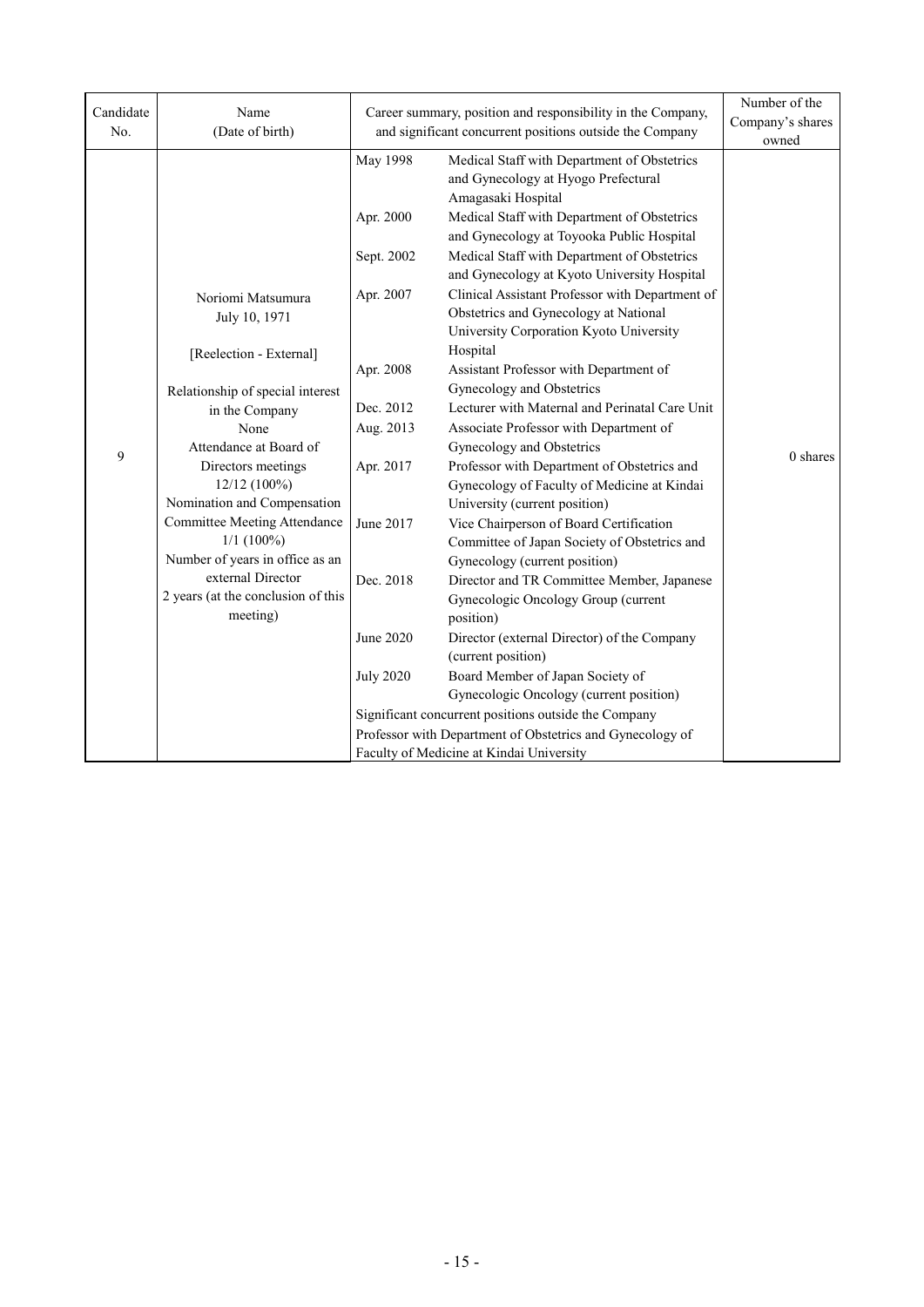| Candidate<br>No. | Name<br>(Date of birth)                                                                                                                                                                                                                                                                                                                                                                                                                                                                                                                                                                                                                                                                                                                                                                                                                                                                                                                                                                                                                                                                                                                                                                                                                                                                                                                                                                                                                                                                                                                                                                                                                                                                                                                                                                     | Career summary, position and responsibility in the Company,<br>and significant concurrent positions outside the Company | Number of the<br>Company's shares<br>owned |  |  |  |  |  |
|------------------|---------------------------------------------------------------------------------------------------------------------------------------------------------------------------------------------------------------------------------------------------------------------------------------------------------------------------------------------------------------------------------------------------------------------------------------------------------------------------------------------------------------------------------------------------------------------------------------------------------------------------------------------------------------------------------------------------------------------------------------------------------------------------------------------------------------------------------------------------------------------------------------------------------------------------------------------------------------------------------------------------------------------------------------------------------------------------------------------------------------------------------------------------------------------------------------------------------------------------------------------------------------------------------------------------------------------------------------------------------------------------------------------------------------------------------------------------------------------------------------------------------------------------------------------------------------------------------------------------------------------------------------------------------------------------------------------------------------------------------------------------------------------------------------------|-------------------------------------------------------------------------------------------------------------------------|--------------------------------------------|--|--|--|--|--|
|                  | Reasons for nomination as candidate for external Director and outline of expected roles, etc.<br>· - Mr. Matsumura is a candidate for external Director.<br>- Mr. Matsumura possesses abundant experience and expert knowledge in obstetrics and gynecology and other<br>fields of medical science in general, and is familiar particularly with the areas of tumor genome analysis, molecular<br>targeted therapy, and immune therapy of gynecologic oncology. He meets the criteria for candidates for external<br>Director established by the Company, and is expected to utilize his experience and expertise and express his<br>opinions at the Board of Directors meetings from an independent and objective standpoint, thereby ensuring<br>effective management oversight. Therefore, the Company nominated him as a candidate to continue serving as an<br>external Director. In addition, if Mr. Matsumura is elected, we expect that he will be involved in the selection of<br>candidates for Company executives and the determination of executive compensation and other matters from an<br>objective and neutral standpoint as a member of the Nomination and Compensation Committee.<br>- Mr. Matsumura has never in the past been involved in the management of a company except as an external officer.<br>However, the Company judges he will appropriately fulfill his duties as an external Director based on his abundant<br>experience as an academic and broad insight on medical science in general.<br>- Mr. Matsumura satisfies the requirements for an independent officer as provided for by Tokyo Stock Exchange,<br>Inc., and the Company has submitted notification to the aforementioned exchange concerning his appointment as an<br>independent officer. |                                                                                                                         |                                            |  |  |  |  |  |
|                  |                                                                                                                                                                                                                                                                                                                                                                                                                                                                                                                                                                                                                                                                                                                                                                                                                                                                                                                                                                                                                                                                                                                                                                                                                                                                                                                                                                                                                                                                                                                                                                                                                                                                                                                                                                                             |                                                                                                                         |                                            |  |  |  |  |  |
|                  | Limited liability agreement<br>Pursuant to the provisions of Article 427, paragraph 1 of the Companies Act, the Company has entered into an<br>agreement with Mr. Matsumura to limit his liability for damages under Article 423, paragraph 1 of the Companies Act.<br>Pursuant to this agreement, the defined maximum amount of liability for damages is the minimum liability amount<br>provided for under Article 425, paragraph 1 of the same Act. If the reelection of Mr. Matsumura is approved, the<br>Company plans to renew the aforementioned agreements with him.<br>Directors and officers liability insurance policy<br>The Company has entered into a directors and officers liability insurance policy with an insurance company as<br>stipulated in Article 430-3, paragraph 1 of the Companies Act, which covers damages and litigation expenses incurred<br>by the insured due to claims for damages arising from the insured's actions as a director or officer. In addition, when the<br>policy is renewed, the Company plans to renew the policy with the same terms. If his reappointment is approved, he                                                                                                                                                                                                                                                                                                                                                                                                                                                                                                                                                                                                                                                             |                                                                                                                         |                                            |  |  |  |  |  |
|                  | will be included as an insured under the policy.                                                                                                                                                                                                                                                                                                                                                                                                                                                                                                                                                                                                                                                                                                                                                                                                                                                                                                                                                                                                                                                                                                                                                                                                                                                                                                                                                                                                                                                                                                                                                                                                                                                                                                                                            |                                                                                                                         |                                            |  |  |  |  |  |